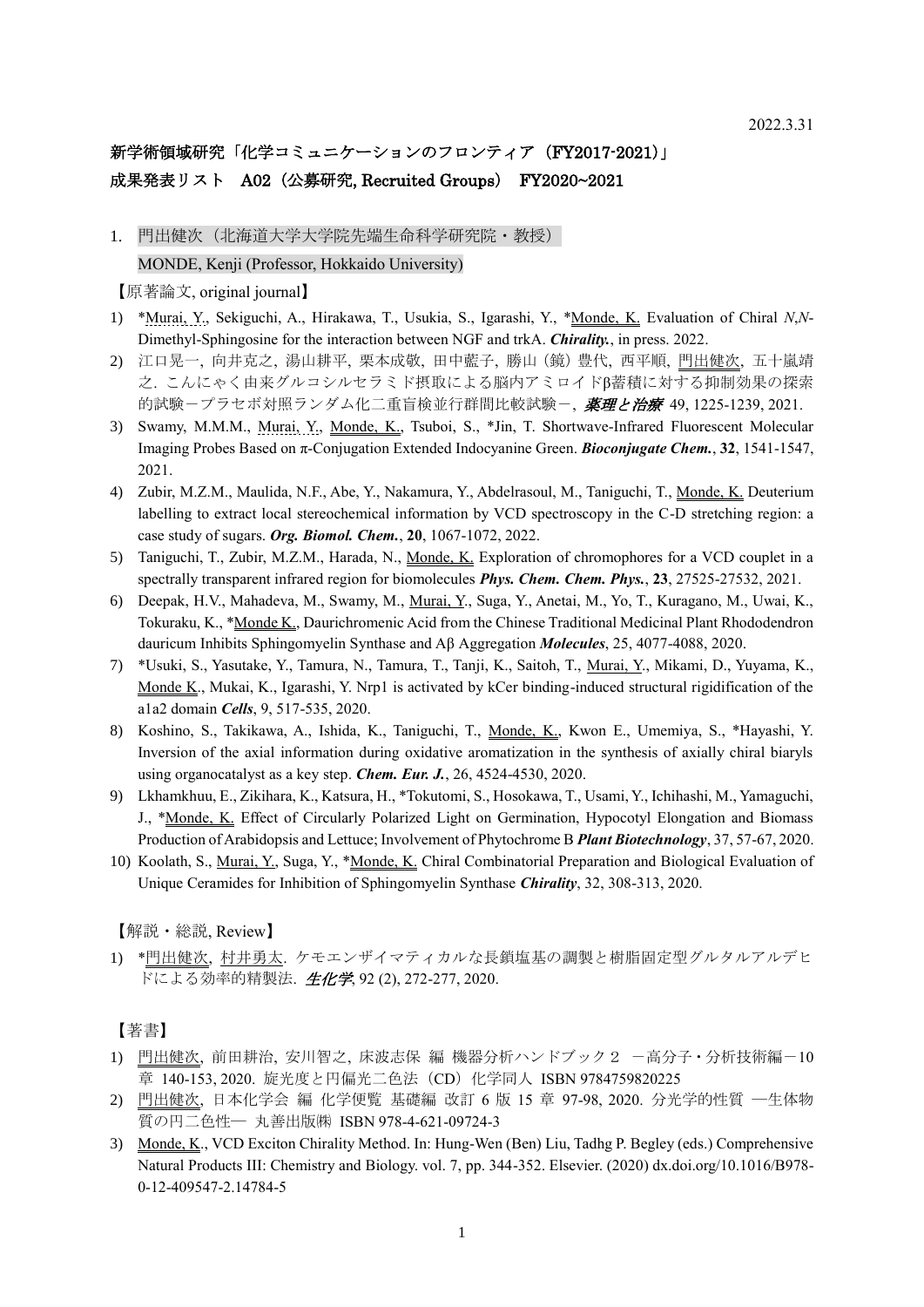【招待講演・基調講演】

国際:

- 1) Monde, K. Discovering sphingomyelin synthase (SMS) inhibitors from natural plants toward development of lipid chemical biology, Asian Symposium on Medicinal Plants and Spices XVII (2021) Contextualizing Natural Product Science for Societal Relevance, online, Aug. 18 2021 (招待講演)
- 2) Monde, K. Chirality of Sphingolipids How to Detect its Small Chirality and How Affects its Biological Activity –, Molecular Chirality Asia 2020, (WEB), Nov 2, 2020 (招待講演)

国内:

- 1) 門出健次. 食品由来マラバリコーン C の多様な生理活性とその機構解明, 「化学コミュニケーショ ンのフロンティア」第8回公開シンポジウム, オンライン, 2021 年7月2日 (招待講演)
- 2) 門出健次. ⾃然から学ぶ最先端生命化学 -中西香爾先生が生命化学に遺したもの-生命分子の立体 構造―エキサイトンキラリティー, 日本化学会 第 101 春季年会 特別企画, 3 月, 2020.(招待講演)

【特許等の出願状況】

1) 門出健次, 村井勇太, 五十嵐靖之, 臼杵靖剛, 澤 洋文, 大場靖子, 佐々木道仁. 抗ウイルス剤. 国 立大学法人北海道大学. 特願 2021-102280・2021.6.21. 国内.

【報道記事】

- 1) 2021 年 8 月 02 日研究発表. 生体蛍光イメージングのための短波赤外蛍光色素-乳がんの光診断な ど医療応用に期待- (先端生命科学研究院 教授 門出健次) 北海道大学 HP. URL: https://www.hokudai.ac.jp/news/pdf/210802\_pr3.pdf
- 2) 2021 年 8 月 30 日研究発表. 認知症予防にはこんにゃく由来グルコシルセラミドが効果的 ~植物 セラミドでヒト脳内アミロイド ß 蓄積抑制を確認~ 北海道大学 HP. URL: https://www.hokudai.ac.jp/news/2021/08/ss.html

【受賞・表彰等】

【アウトリーチ活動】

- 1) ELCAS「オンライン」2021 開催時(京都, 2020 年 10 月 19 日)に、高校生(約 25 名)に対して「く すりの世界」の講義・実験デモを行い関連領域の紹介を行った。
- 2. 市川聡 (北海道大学大学院薬学研究院 · 教授)

ICHIKAWA, Satoshi (Professor, Hokkaido University)

- 1) Katsuyama, A., Yakushiji, F., Ichikawa, S. Solid-phase Synthesis of Fluorescent Analogues of Park's Nucleotide, Lipid I and Lipid II. *Tetrahedron Lett.* 2021, *73*, 153101.
- 2) Konishi, H., Isozaki, S., Kashima, S., Moriichi, K., Ichikawa, S., Yamamoto, K., Yamamura, C., Ando, K., Ueno, N., Akutsu, H., Ogawa, N., Fujiya, M. Probiotic Aspergillus oryzae produces the antitumor mediator and exhibits antitumor effects in pancreatic cancer through p38 MAPK signaling pathway. *Sci. Rep***.** 2021, *11*, 1107.
- 3) Miyachi, H., Kanamitsu, K., Ishii, M., Watanabe, E., Katsuyama, A., Otsuguro, S., Yakushiji, F., Watanabe, M., Matsui, K., Sato, Y., Shuto, S., Tadokoro, T., Kita, S., Matsumaru, T., Matsuda, A., Hirose, T., Iwatsuki, M., Shigeta, Y., Nagano, T., Kojima, H., Ichikawa, S., Sunazuka, T., Maenaka K. Structure, solubility, and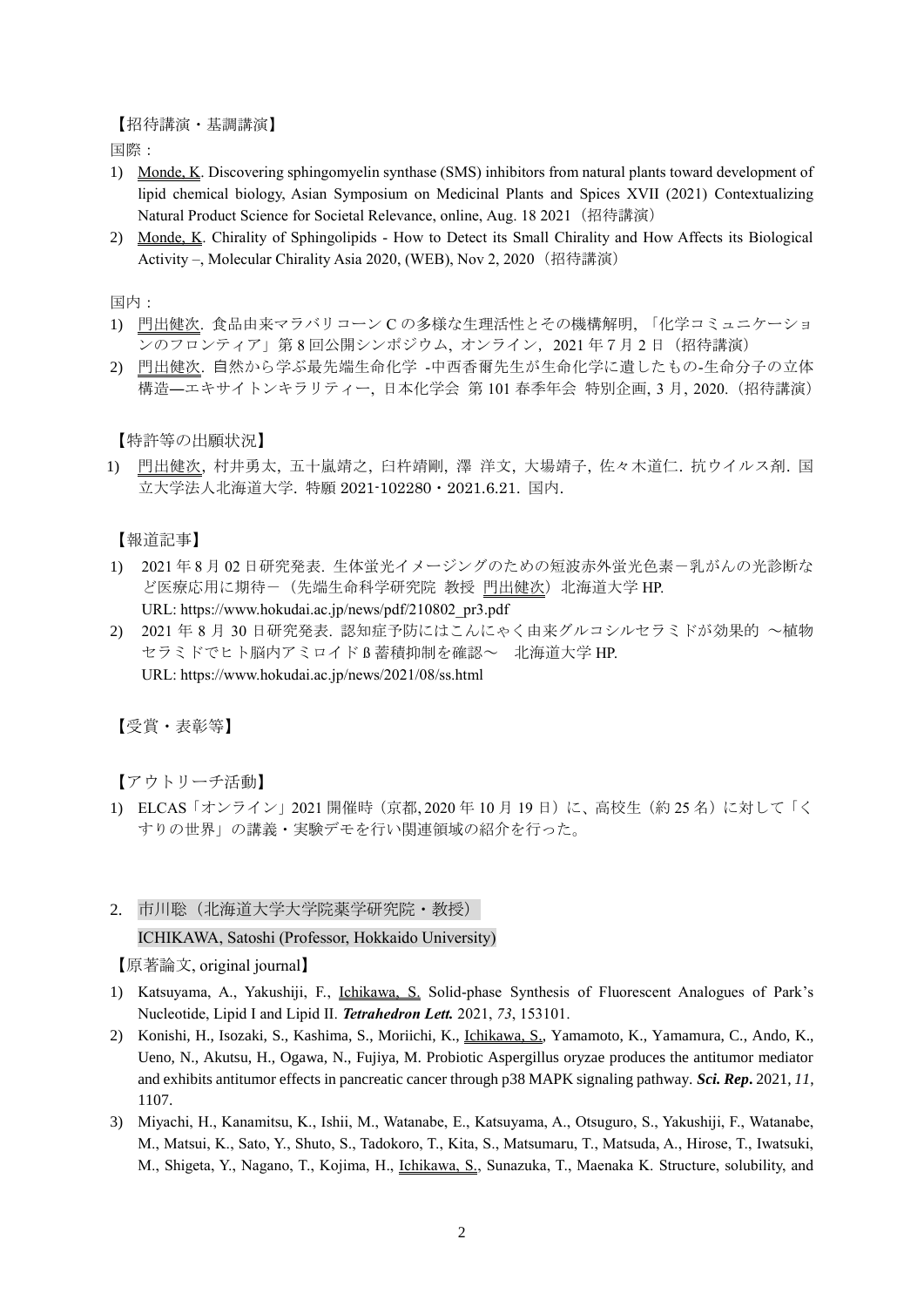permeability relationships in a diverse middle molecule library. *Bioorg. Med***.** *Chem***.** *Lett.* 2021, 37, 127847- 121856.

- 4) Terasawa, Y., Sataka, C., Sato, T., Yamamoto, K., Fukushima, Y., Nakajima, C., Suzuki, Y., \*Katsuyama, A., Matsumaru, T., Yakushiji, F., Yokota, S.-i., \*Ichikawa, S. Elucidating the Structural Requirement of Uridylpeptide Antibiotics for Antibacterial Activity. *J. Med. Chem.* 63, 9803-9827. doi: https://doi.org/10.1021/acs.jmedchem.0c00973, 2020.
- 5) Hirabayashi, J., Yakushiji, F., \*Katsuyama, A., Ichikawa, S. Total synthesis of acaulide and acaulone A. *Org. Lett.* 22, 5545-5549. 2020.
- 6) Kojima, K., Yakushiji, F., \*Katsuyama, A., \*Ichikawa, S. Total Synthesis of Echinomycin and Its Analogues. *Org. Lett.* 22, 4217-4221. 2020. doi: 10.1021/acs.orglett.0c01268
- 7) Kitahata, S., \*Katsuyama, A., \*Ichikawa, S. A Synthesis Strategy for the Production of a Macrolactone of Gulmirecin A via a Ni(0)-Mediated Reductive Cyclization Reaction. *Org. Lett.* 22, 2697-2701. 2020. doi: https://pubs.acs.org/doi/10.1021/acs.orglett.0c00665
- 8) Xiaojun L., Yingjun J., Billie N., \*Satoshi I., Masaki O., Matsuda A., William P. Repair of DNA damage induced by the novel nucleoside analogue CNDAG through homologous recombination. *Cancer Chemother. Pharmacol.* 85, 661-672. doi: https://link.springer.com/article/10.1007%2Fs00280-020-04035-x, 2020.
- 9) Yamamoto, K., Sato, T., Hikiji, Y., \*Katsuyama, A., Matsumaru, T., Yakushiji, F., Yokota, S.-i., \*Ichikawa, S. Synthesis and biological evaluation of MraY selective analogue of tunicamycins. *Nucleosides Nucleotides Nucleic Acids* 30, 349-364. 2020.

【解説・総説, Review】

【著書】

【招待講演・基調講演】

国際:

- 1) Ichikawa, S. 1<sup>st</sup> GSD/GI-CoRE International Symposium 'Development of Drug Leads Based on Natural Products. (online) Mar. 2021.
- 2) Ichikawa, S. Development of Drug Leads Based on Natural Products. 27th PharmaScience Forum, Sapporo, Japan, March 15th, 2020. (招待講演)

国内:

- 1) 市川聡. 「生物活性天然物の全合成と創薬リード創製の架け橋」, 日本薬学会第 141 年会シンポジ ウム「薬学領域に貢献するメディシナルケミストリー最前線」, 広島, オンライン, 3 月, 2021. (招待講演)
- 2) Ichikawa, S. "Lead Discovery of Anti-cancer Agents Based on Modification of Bioactive Natural Products". Accelerating life sciences and drug discovery through whole-animal chemical biology, The 44th Molecular Biology of Japan, December 3rd, 2020, Japan, on-line. (招待講演)
- 3) 市川聡. 創薬リード開発を目指した生物活性物質の変換研究、第 30 回記念万有福岡シンポジウム, 2020 年 10 月 24 日, 博多, オンライン. (招待講演)

【特許等の出願状況】

【報道記事】

【受賞・表彰等】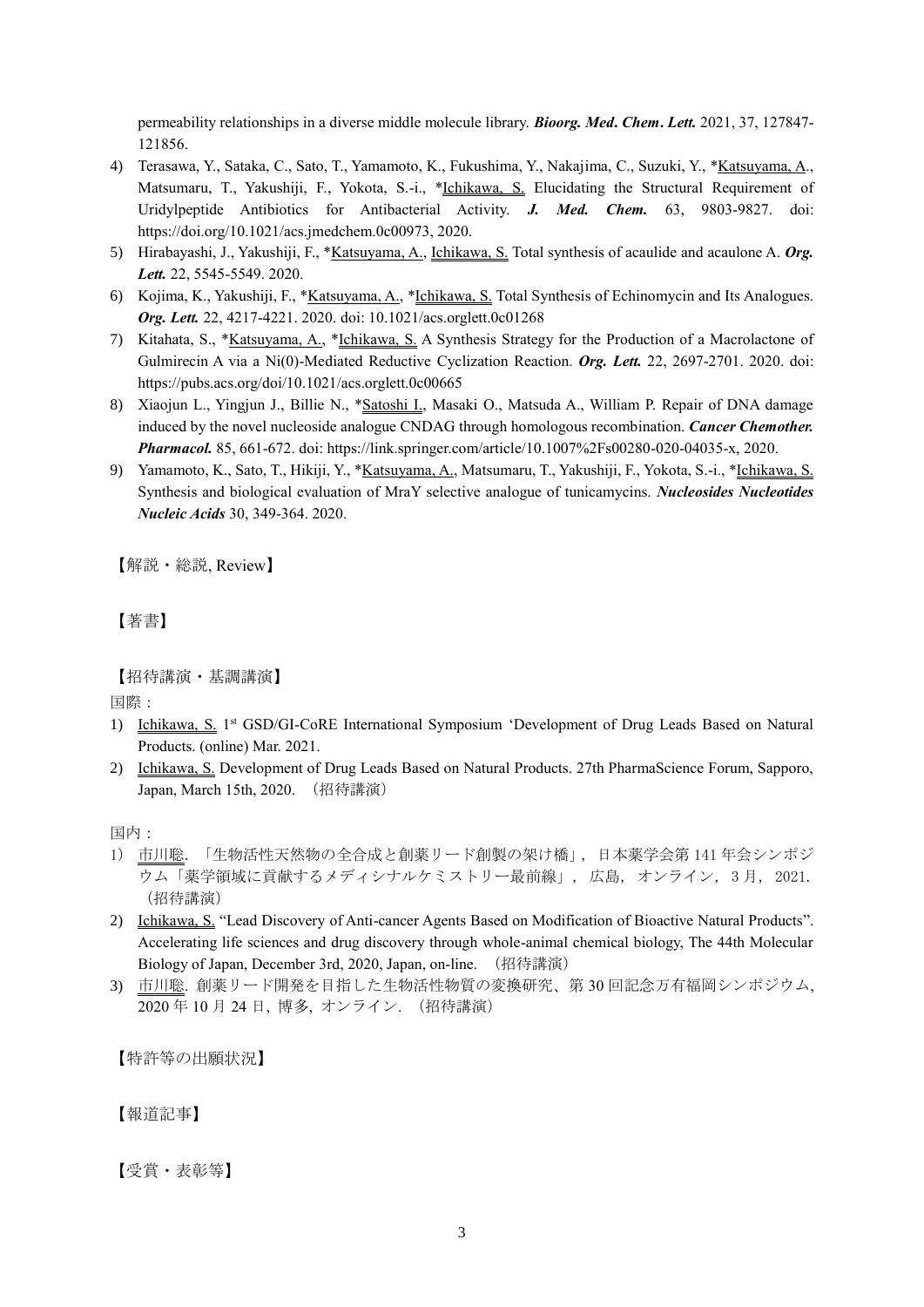【アウトリーチ活動】

1) 北海道大学薬学部において(札幌, 2021 年 11 月 7 日)、高校生(約 20 名)に対して「「先端科学 特論」を実施し、有機合成化学と創薬化学に関する実験講座を行った。

# 3. 酒井隆一(北海道大学大学院水産科学研究院・教授) SAKAI, Ryuichi (Professor, Hokkaido University)

【原著論文, original journal】

- 1) Irie, R., Miyako, K., Matsunaga, S., Sakai, R., Oikawa, M. Structure revision of protoaculeine B, a posttranslationally modified N-terminal residue in the peptide toxin aculeine B. *J. Nat. Prod.* 84(4), 1203-1209, 2021.
- 2) Morokuma, K., Tsukamoto, S., Mori, K., Miyako, K., Sakai, R., Irie, R., Oikawa, M. Menthyl esterification allows chiral resolution for the synthesis of artificial glutamate analogs. *Beilstein J. Org. Chem.* 17(1), 540- 550, 2021.
- 3) Goto-Inoue, N., Sato, T., Morisasa, M., Yamashita, H., Maruyama, T., Ikeda, H., Sakai, R. Mass spectrometry imaging reveals differential localization of natural sunscreens in the mantle of the giant clam Tridacna crocea. *Sci. Rep.*, 10(1), 1-10. 2020.
- 4) Miyako, K., Yasuno, Y., Shinada, T., Fujita, M. J., Sakai, R. Diverse Aromatic Metabolites in the Solitary Tunicate Cnemidocarpa irene. *J. Nat. Prod.* 83(10), 3156-3165. 2020.
- 5) Irie, R., Miyahara, M., Nakamura, S., Honda, A., Sakai, R., Oikawa, M. Total Synthesis of the Proposed Structure for Protoaculeine B, a Polycationic Marine Sponge Metabolite, with a Homogeneous Long-Chain Polyamine. *J. Nat. Prod.* 83(9), 2769-2775. 2020.
- 6) Matsunaga, S., Ikeda, H., Sakai, R. Pectenovarin, A New Ovarian Carotenoprotein from Japanese Scallop Mizuhopecten yessoensis. *Molecules*, 25(13), 3042. 2020.

【解説・総説, Review】

### 【著書】

1) Sakai, R. Chemical and Biological Aspects of Water-Soluble Heterocyclic Marine Natural Products. In: Topics in Heterocyclic Chemistry. **Springer, Berlin, Heidelberg**. doi: 10.1007/7081 2020 46, 2020.

### 【招待講演・基調講演】

国際:

- 1) Ikeda, H., Goto-Inoue, N., Maruyama, T., Yamashita H., \*Sakai, R. Metabolomics-mass imaging approach reveals 'smart use' of metabolites in giant clam Tridacna crocea. The science of marine natural products: Towards understanding of the physiology and ecology of marine life (#84), PACIFICHEM2021, Online, Dec 19-21. 2021 (招待講演)
- 2) Watari, H., Onodera, K., Kageyama, H., Masubuchi, N., Araki, M., Tanaka, Y., Komatsu, N., \*Sakai, R. Activation of thrombopoietin receptor by sponge derived protein: Novel mechanism of activation of c Mpl. The science of marine natural products: Towards understanding of the physiology and ecology of marine life (#84), PACIFICHEM2021, Online, Dec 19-21. 2021
- 3) Fujita, M., Takada, K., Yoshitake, K., Ise, Y., Kimura, N., Fukuoka, M., Ninomiya, A., \*Sakai, R. Matsunaga, S. Identification of the mycalolides biosynthetic bacterium from the marine sponge genus Mycale. The science of marine natural products: Towards understanding of the physiology and ecology of marine life (#84), PACIFICHEM2021, Online, Dec 19-21. 2021
- 4) Miyako, K., Yasuno, Y., Shinada, T., \*Sakai, R. Diverse aromatic metabolites in the solitary tunicate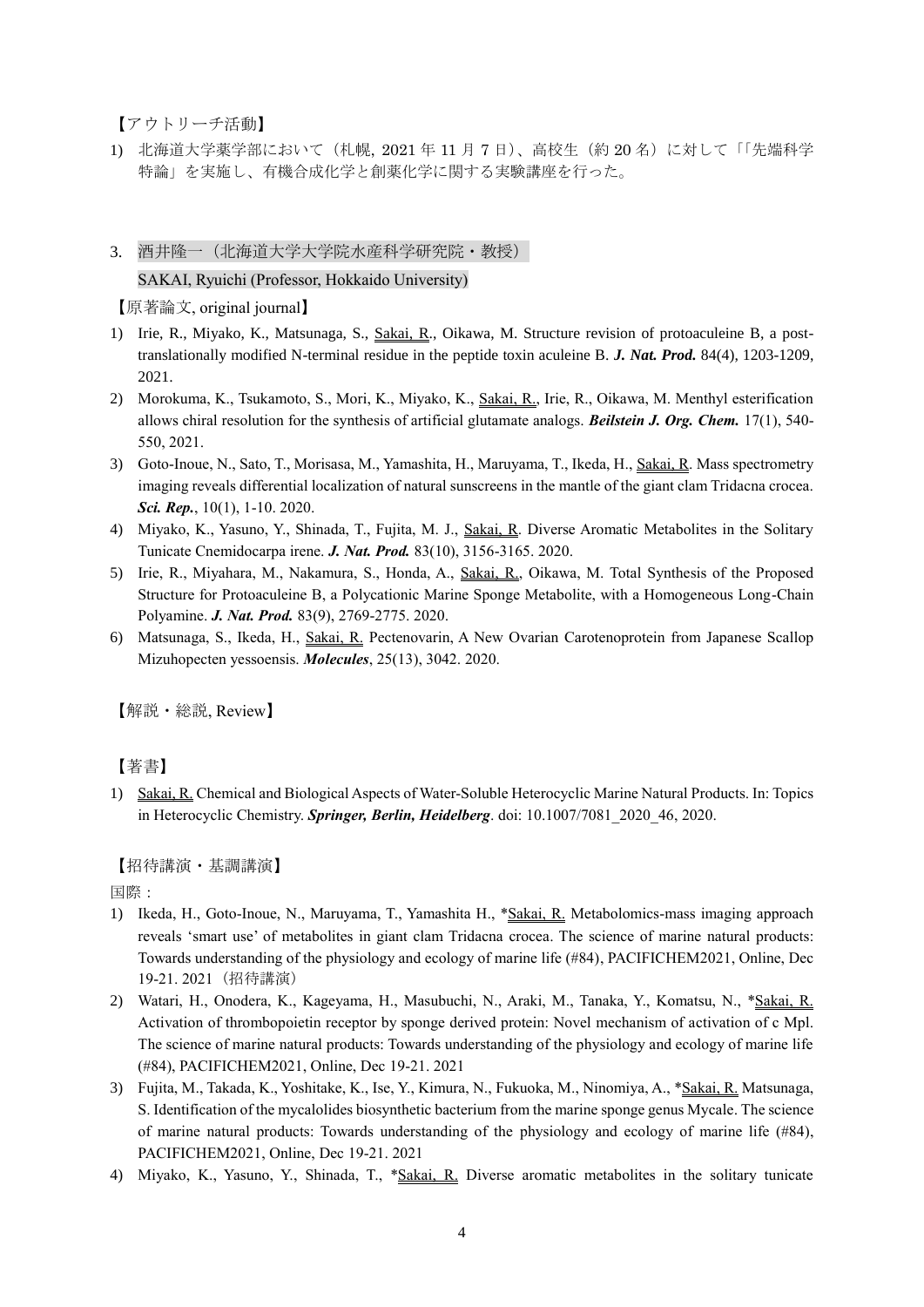Cnemidocarpa irene. The science of marine natural products: Towards understanding of the physiology and ecology of marine life (#84), PACIFICHEM2021, Online, Dec 19-21. 2021

- 5) Yamashita, H., \*Sakai, R., Ikeda, H., Jimbo, M., Shinzato, C., Suzuki, G., Fukuoka, K., Goto-Inoue, N. Marine natural products as markers for elucidating biological relationships in coral reef ecosystems. The science of marine natural products: Towards understanding of the physiology and ecology of marine life (#84), PACIFICHEM2021, Online, Dec 19-21. 2021
- 6) Oikawa, M., Miyahara, M., Nakamura, S., Honda, A., \* Sakai R., Irie Y., Irie K., Irie, R. Studies toward synthesis of aculeine B, a cytotoxic peptide-polyamine conjugate from marine sponges. The science of marine natural products: Towards understanding of the physiology and ecology of marine life (#84), PACIFICHEM2021, Online, Dec 19-21. 2021
- 7) \*Sakai, R. Chemical and biological aspects of water-soluble marine natural products. The 36th Symposium on Natural Products, Taiwan, Online. Oct 15-16, 2021. (基調講演)
- 8) Sakai, R. Institute of Marine Biotechnology (IMB) and Japan Online International Exchange Symposium on Aquatic Science Research, 16th November 2020. (招待講演)

国内:

- 1) 酒井隆一. 東北大学 天然物生命化学特論 「海綿由来のタンパク質で迫る造血サイトカイン受容 体の新しい活性化機構」, 東北大学(Online), 12 月, 2021.
- 2) 酒井隆一. 細胞のバリアを攻略する海洋天然物の探索. 日本化学会第 100 回年会. 千葉, 3 月, 2020. (招待講演)

【特許等の出願状況】

- 1) 酒井隆一, 高田礼人, 田中良和. フコース結合型レクチンを含む抗ウイルス剤. 国立大学法人北海 道大学 他. 出願番号 2022-013983, 国内.
- 2) 酒井隆一, 中野宏治. 機能性ポリペプチドおよびその使用. 国立大学法人北海道大学. 特願番号(出 願日):特願 2020-69328(2020 年 4 月 7 日), 国内

【報道記事】

【受賞・表彰等】

1) 酒井隆一. 令和 3 年度日本水産学会賞, 天然物化学の視点から展開する海洋生物の有効利用に関す る研究. 日本水産学会, 令和 3 年 11 月 27 日.

【アウトリーチ活動】

1) ReadyFor クラウドファンディング 「ウイルス感染症の治療薬の素となる化合物を海洋生物から 見つけたい」を実施、海洋天然物研究を紹介し 212 人からの支援を受けた。 URL: https://readyfor.jp/projects/powerofnaturalproducts

### ARIMOTO, Hirokazu (Professor, Tohoku University)

【原著論文, original journal】

【解説・総説, Review】

1) Takahashi, D., \*Arimoto, H. Selective autophagy as the basis of autophagy-based degraders. *Cell Chem. Biol.*

<sup>4.</sup> 有本博一(東北大学大学院生命科学研究科・教授)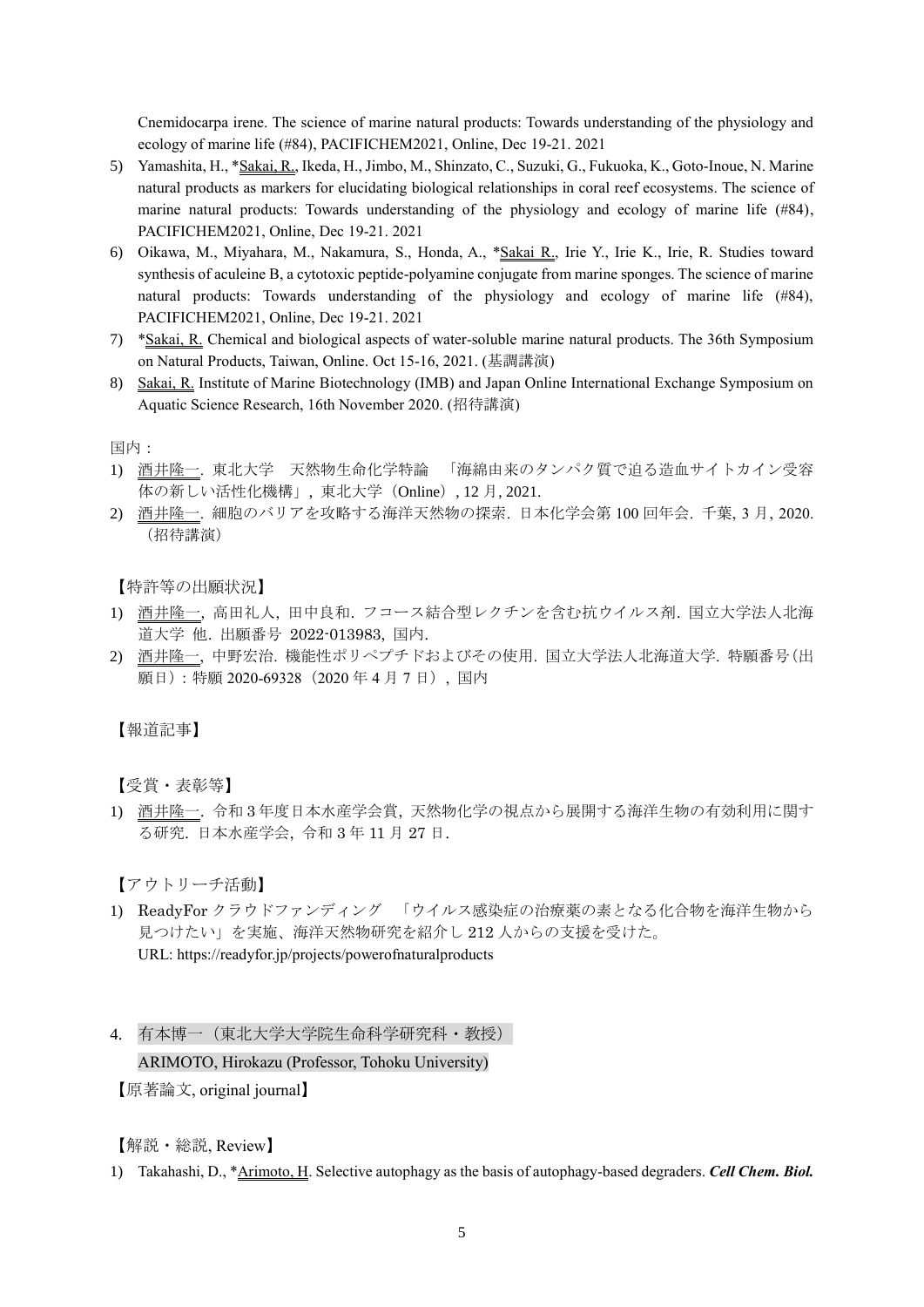28, 1061-1071, doi: 10.1016/j.chembiol.2021.05.006, 2021.

- 2) 高橋大輝、\*有本博一. マクロオートファジーの化合物による制御− 創薬を目指して. 医学のあゆみ, 272, 958-963, 2020.
- 3) 高橋大輝, \*有本博一. オートファジー創薬の扉をひらく AUTAC の開発と展望. 実験医学, 38, 2331-2336, 2020.

【著書】

1) 高橋大輝,\*有本博一(分担執筆). オートファジーと創薬,CSJ カレントレビュー39: 生体分子と 疾患, 化学同人, 2021.(2021 年 8 月発刊)

【招待講演・基調講演】

国際:

- 1) \*Arimoto, H. AUTACs: cargo selective degraders using selective autophagy. (#361 Drug-Discovery Based on Natural Products Chemistry; Isolation, Synthesis, and Biosynthesis), PACIFICHEM2021, Hawaii, USA, Dec. 2021. (招待講演)
- 2) Arimoto, H. AUTACs: Autophagy-Mediated Degraders. Annual Targeted Protein Degradation Summit 2020. Boston (online), USA, Oct. 2020. (招待講演)

国内:

- 1) \*有本博一. オートファジー誘導分子(AUTAC), 第 40 回日本認知症学会学術集会, 東京, 2021 年 11 月 26 日. (招待講演)
- 2) \*有本博一. 選択的オートファジーを活用する細胞内標的分子分解手法, 第 12 回スクリーニング学 研究会, オンライン, 2021 年 11 月 26 日. (招待講演)
- 3) \*有本博一. 選択的オートファジーによる疾患関連物質の分解, 第 94 回日本生化学会大会, オンラ イン, 2021 年 11 月 5 日. (招待講演)
- 4) \*有本博一. 選択的オートファジーの化合物による制御, 第 14 回オートファジー研究会, 湯河原, 2021 年 10 月 25 日(招待講演)

【特許等の出願状況】

【報道記事】

【受賞・表彰等】

- 1) 有本博一. カネカ・生命科学賞、標的選択的なオートファジー制御技術の開発、有機合成化学協会、 2021 年 12 月 2 日
- 2) Arimoto, H. International Catalyst Award in Healthy Longevity Global Competition by Healthy Longevity Grand Challenge (HLGC), Compounds that suppress the aging process through selective autophagy, 全米 医学アカデミー (National Academy of Medicine, USA), 2021 年 9 月 22 日.

【アウトリーチ活動】

1) 第 7 回 DSANJ Digital Bio Conference (企業対象の AMED 等主催のイベント)。2021 年 1 月 27 日~ 29 日に、国内外の製薬企業(約 15 社)に対して本研究課題に関連する AUTAC 技術の紹介を行っ た。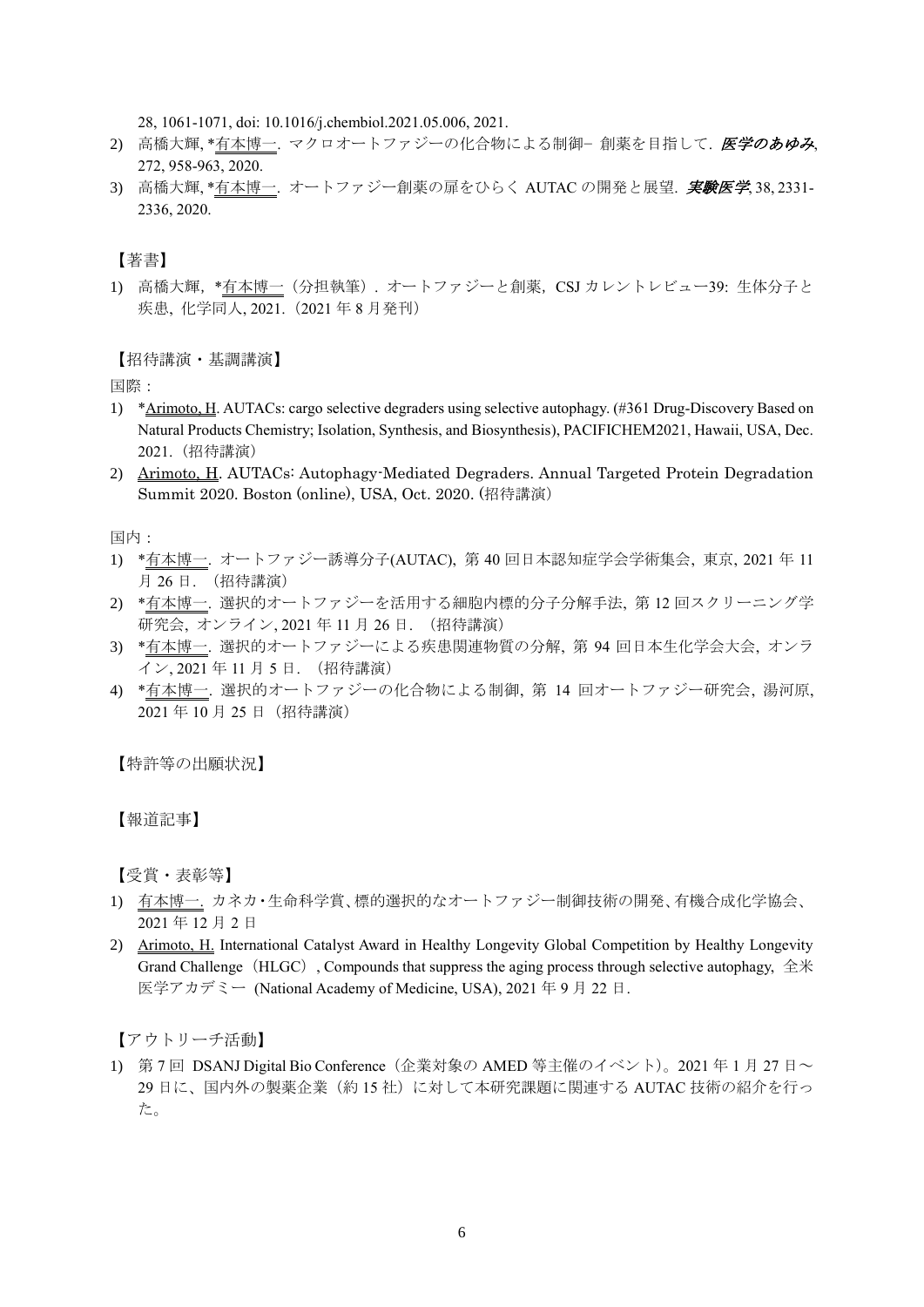# 5. 沓村憲樹(筑波大学国際統合睡眠医科学研究機構·教授) KUTUMURA, Noriki (Professor, University of Tsukuba)

【原著論文, original journal】

- 1) Iio, K., Kutsumura, N., Nagumo, Y., Saitoh, T., Tokuda, A., Hashimoto, K., Yamamoto, N., Kise, R., Inoue, A., Mizoguchi, H., \*Nagase, H. Synthesis of unnatural morphinan compounds to induce itch-like behaviors in mice: Towards the development of MRGPRX2 selective ligands. *Bioorg. Med. Chem. Lett*. 56, 128485, doi: 10.1016/j.bmcl.2021.128485, 2022.
- 2) Hino, T., Kutsumura, N., Saitoh, T., Yamamoto, N., Nagumo, Y., Mogi, Y., Watanabe, Y.; \*Nagase, H. Novel Baeyer−Villiger-type oxidation of 4,5-epoxymorphinan derivatives. *Tetrahedron Lett.* 63, 152714, doi: 10.1016/j.tetlet.2020.152714, 2021.
- 3) Nagumo, Y., Katoh, K., Saitoh, T., Kutsumura, N., Yamamoto, N., Ishikawa, Y., Irukayama-Tomobe, Y., Ogawa, Y., Baba, T., Tanimura, R., Yanagisawa, M., \*Nagase, H. Discovery of attenuation effect of orexin 1 receptor to aversion of nalfurafine: Synthesis and evaluation of D-nor-nalfurafine derivatives and analyses of the three active conformations of nalfurafine. *Bioorg. Med. Chem. Lett.* 30, 127360, doi: 10.1016/j.bmcl.2020.127360, 2020.

【解説・総説, Review】

1) \*長瀬博, 沓村憲樹. 中枢性難治性そう痒症治療薬の開発とかゆみの作用機序. ファルマシア, 56, 846-850, 2020.

# 【著書】

【招待講演・基調講演】

国内:

1) \*沓村憲樹. 薬を創る, 東京理科大学大学院理学研究科「化学特別講義」, 東京理科大学(東京), 2021 年 12 月 22 日

【特許等の出願状況】

【報道記事】

【受賞・表彰等】

【アウトリーチ活動】

6. 木越英夫(筑波大学・副学長・理事)

# KIGOSHI, Hideo (Vice President and Executive Director, University of Tsukuba)

- 1) Ohyoshi, T., Tano, H., \*Kigoshi, H. Synthetic Studies Toward Aplysiasecosterol A: Concise Synthesis of the Tricyclic Core and Its Reactions for Introduction of the D Ring Fragment. *Bull. Chem. Soc. Jpn.* 94, 1179. doi: 10.1246/bcsj.20200401, 2021.
- 2) Inaba, T., Ishizaki, Y., Igarashi, M., Yoshida, M., \*Kigoshi, H. Total Synthesis of Hytramycin V, an Antibiotic Cyclopeptide. *Bull. Chem. Soc. Jpn.* 94, 1922, doi: 10.1246/bcsj.20210170, 2021.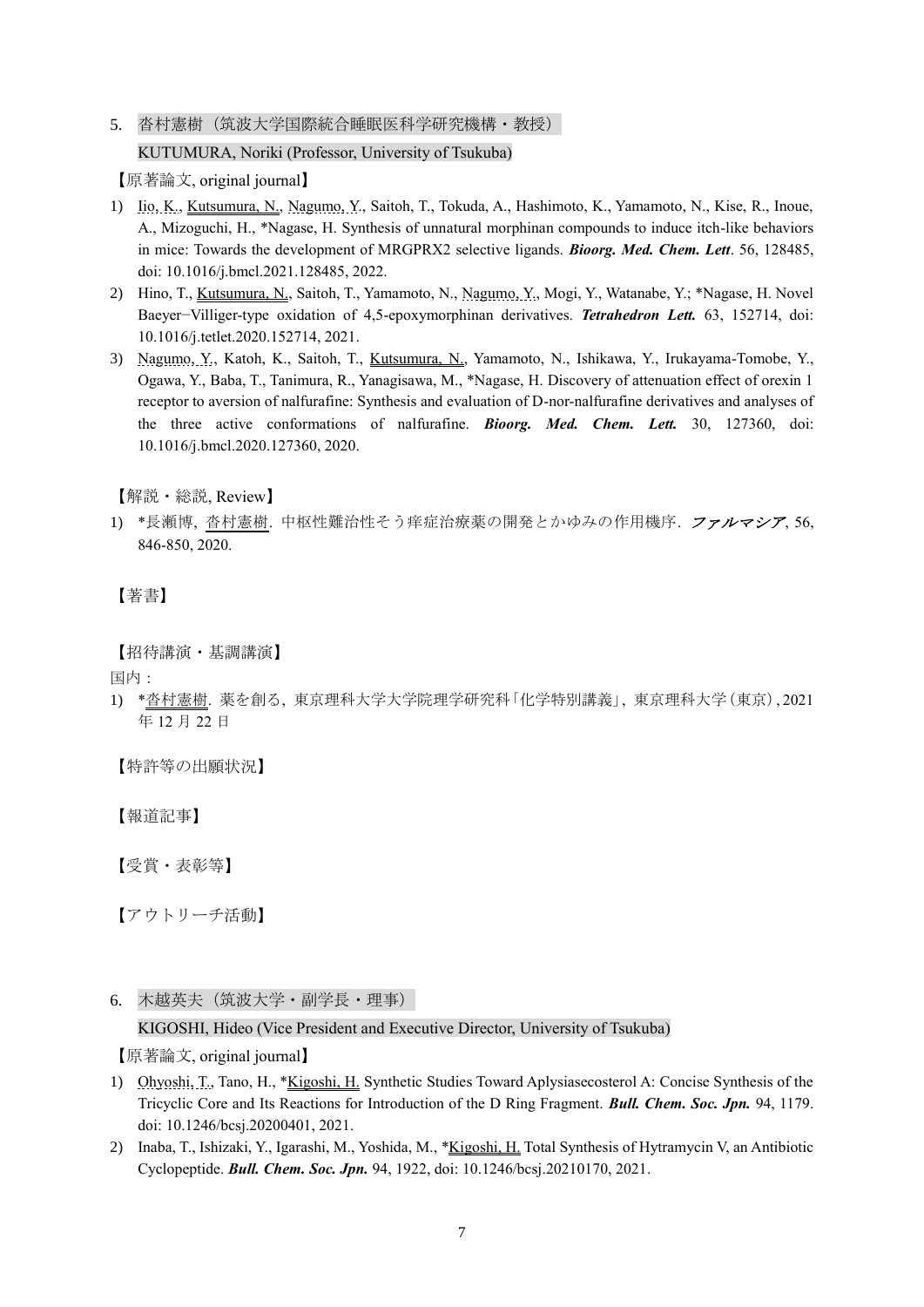- 3) Utomo, D.H., Fujieda, A., Tanaka, K., Takahashi, M., Futaki, K., Tanabe, K., \*Kigoshi, H., Kita. M., The C29- C34 Parts of Antitumor Macrolide Aplyronine a Serve as Versatile Actin-Affinity Tags. *Chem. Commun.* 57, 10540, doi: 10.1039/d1cc04259a, 2021.
- 4) Linh, T.N., Arimura, T., Tominaga, K., \*Kigoshi, H., Isoda, H. Syntheses and Aggregation Properties of New Squalene Receptors Bearing Open Chain Ligands. *Supramol. Chem.* doi: 10.1080/10610278.2021.1970161, 2022.
- 5) Kutomi, O., Yamamoto, R., Hirose, K., Mizuno, K., Nakagiri, Y., Imai, H., Noga, A., Obbineni, J.M., Zimmermann, N., Nakajima, M., Shibata, D., Shibata, M., Shiba, K., Kita, M., Kigoshi, H., Tanaka, Y., Yamasaki, Y., Asahina, Y., Song, C., Nomura, M., Nomura, M., Nakajima, A., Nakachi, M., Yamada, L., Nakazawa, S., Sawada, H., Murata, K., Mitsuoka, K., Ishikawa, T., Wakabayashi, K., Kon, T., Inaba, K.A dynein-associated photoreceptor protein prevents ciliary acclimation to blue light. *Sci. Adv*. 7, eabf3621. 2021.
- 6) Ebisu, H., Shintani, K., \*Chinen, T., Nagumo, Y., Shioda, S., Hatanaka, T., Sakakura, A., Hayakawa, I., Kigoshi, H., \*Usui, T. Dual inhibition of γ-tubulin and Plk1 induces mitotic cell death. *Front. Pharmacol.* 11, 620185, doi: 10.3389/fphar.2020.620185, 2021.
- 7) Arai, A., Watanabe, R., Hattori, A., Iio, K., Hu, Y., Yoneda, K., \*Kigoshi, H., \*Kita, M. *N,N*-Dimethylaminopyrene as a fluorescent affinity mass tag for ligand-binding mode analysis. *Sci. Rep.* 10, 7311, doi: 10.1038/s41598-020-64321-9, 2020.
- 8) Hirukawa, M., Zhang, M., Echenique–Diaz, L. M., Mizota, K., Ohdachi, S. D., Begué–Quiala, G., Delgado– Labañino, J. L., Gámez–Díez, J., Alvarez–Lemus, J., Galano Machado, L., Suárez Núñez, M., Shibata, T., Kigoshi, H., \*Kita, M. Isolation and structure-activity relationship studies of jacaranones: anti-inflammatory quinoids from the Cuban endemic plant Jacaranda arborea (Bignoniaceae). *Tetrahedron Lett*. 61, 152005, doi: 10.1016/j.tetlet.2020.152005, 2020.
- 9) Zhang, M., Sunaba, T., Sun, Y., Shibata, T., Sasaki, K., Isoda, H., \*Kigoshi, H., \*Kita, M. Acyl-CoA dehydrogenase long chain (ACADL) is a target protein of stylissatin A, an anti-inflammatory cyclic heptapeptide. *J. Antibiot.* 73, 589-592, doi:10.1038/s41429-020-0322-5, 2020.
- 10) \*Ohyoshi, T., Mitsugi, K., Ichimura, F., Higuma, T., Yoshida, M., \*Kigoshi, H. Total Synthesis and Structure¬ Activity Relationship Studies of Phelligridins C and D, and Phellifuropyranone A. *Bull. Chem. Soc. Jpn.* 93, 1540-1551, doi:10.1246/bcsj.20200212, 2020. [Selected Paper]

【解説・総説, Review】

1) \*Ohyoshi, T., \*Kigoshi, H. Recent Progress in the Structure-Activity Relationship Studies on Antitumor Macrolide Aplyronine A by Using Hybridization of Actin-Depolymerizing Natural Product. *Chem. Lett.* 50, 580, doi: 10.1246/cl.200866, 2021.

### 【著書】

1) Kita, M., Kigoshi, H. Discovery and use of natural products and derivatives as chemical probes. in The Discovery and Utility of Chemical Probes in Target Discovery, Ed. *P. Brennan* (The Royal Society of Chemistry), pp. 124-149, 2020.

【招待講演・基調講演】

【特許等の出願状況】

【報道記事】

【受賞・表彰等】

【アウトリーチ活動】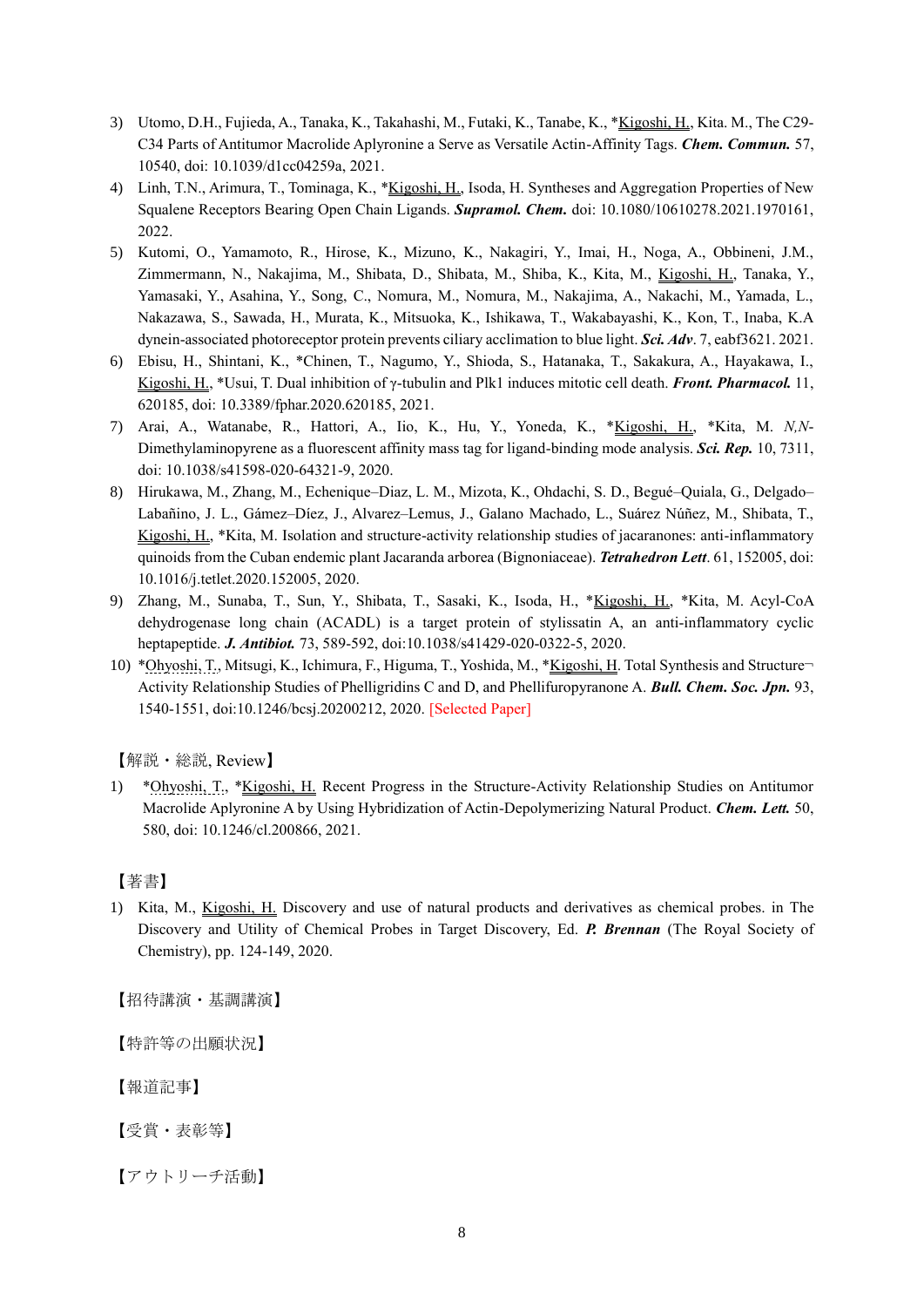7. 花岡健二郎(慶応義塾大学薬学部・薬学研究科・教授)

# HANAOKA, Kenjiro (Professor, Keio University)

【原著論文, original journal】

- 1) Miyazaki, Y., Marutani, E., Ikeda, T., Ni, X., Hanaoka, K., Xian, M., \*Ichinose, F. A sulfonyl azide-based sulfide scavenger rescues mice from lethal hydrogen sulfide intoxication. Toxicol. Sci. 183, 393, doi: 10.1093/toxsci/kfab088, 2021.
- 2) Takagi, T., Ueno, T., Ikawa, K., Asanuma, D., Nomura, Y., Uno, S., Komatsu, T., Kamiya, M., Hanaoka, K., Okimura, C., Iwadate, Y., Hirose, K., Nagano, T., Sugimura, K., \*Urano, Y. Discovery of an F-actin-binding small molecule serving as a fluorescent probe and a scaffold for functional probes. *Sci*. *Adv.* 7, eabg8585, doi: 10.1126/sciadv.abg8585, 2021.
- 3) Yanagi, K., Komatsu, T., Ogihara, S., Okabe, T., Kojima, H., Nagano, T., Ueno, T., Hanaoka, K., \*Urano, Y. Establishment of live-cell-based coupled assay system for identification of compounds to modulate metabolic activities of cells. *Cell Rep.* 36, 109311, doi: 10.1016/j.celrep.2021.109311, 2021.
- 4) Marutani, E., Morita, M., Hirai, S., Kai, S., Grange, R. M. H., Miyazaki, Y., Nagashima, F., Traeger, L., Magliocca, A., Ida, T., Matsunaga, T., Flicker, D. R., Corman, B., Mori, N., Yamazaki, Y., Batten, A., Li, R., Tanaka, T., Ikeda, T., Nakagawa, A., Atochin, D. N., Ihara, H., Olenchock, B. A., Shen, X., Nishida, M., Hanaoka, K., Kevil, C.G., Xian, M., Bloch, D. B., Akaike, T., Hindle, A. G., Motohashi, H., \*Ichinose, F. Sulfide catabolism ameliorates hypoxic brain injury. *Nat. Commun.* 12, 3108, doi: 10.1038/s41467-021- 23363-x, 2021.
- 5) \*Jenni, S., Ponsot, F., Baroux, P., Collard, L., Ikeno, T., Hanaoka, K., Quesneau, V., Renault, K., \*Romieu, A. Design, synthesis and evaluation of enzyme-responsive fluorogenic probes based on pyridine-flanked diketopyrrolopyrrole dyes. *Spectrochim. Acta A Mol. Biomol. Spectrosc.* 248, 119179, doi: 10.1016/j.saa.2020.119179, 2021.
- 6) Kunishige R., Mizoguchi, M., Tsubouchi, A., Hanaoka, K., Miura, Y., Kurosu, H., Urano, Y., Kuro-o, M., \*Murata, M. Calciprotein particle-induced cytotoxicity via lysosomal dysfunction and altered cholesterol distribution in renal epithelial HK-2 cells. *Sci. Rep.* 10, 20125, doi: 10.1038/s41598-020-77308-3, 2020.
- 7) \*Nishi, N., Yamazawa, T., Sakka, T., Hotta, H., Ikeno, T., Hanaoka, K., Takahashi, H. How viscous is the solid-like structure at the interface of ionic liquids? A study using total internal reflection fluorescence spectroscopy with a fluorescent molecular probe sensitive to high viscosity. *Langmuir* 36, 10397-10403, doi: 10.1021/acs.langmuir.0c01528, 2020.
- 8) Numasawa K., \*Hanaoka, K., Ikeno, T., Echizen, H., Ishikawa, T., Morimoto, M., Komatsu, T., Ueno, T., Ikegaya, Y., Nagano, T., \*Urano, Y. A cytosolically localized far-red to near-infrared rhodamine-based fluorescent probe for calcium ions. *Analyst* 145, 7736-7740, doi: 10.1039/D0AN01739F, 2020.
- 9) Komatsu, T., Kyo, E., Ishii, H., Tsuchikama, K., Yamaguchi, A., Ueno, T., Hanaoka, K., \*Urano, Y. Antibody clicking as a strategy to modify antibody functionalities on the surface of targeted cells. *J. Am. Chem. Soc.* 142, 15644-15648, doi: 10.1021/jacs.0c05331, 2020.
- 10) Kitajima, N., Takikawa, K., Sekiya, H., Satoh, K., Asanuma, D., Sakamoto, H., Takahashi, S., Hanaoka, K., Urano, Y., Namiki, S., Iino, M., \*Hirose, K. Real-time *in vivo* imaging of extracellular ATP in the brain with a hybrid-type fluorescent sensor. *eLife* 9, e57544, doi: 10.7554/eLife.57544, 2020.
- 11) Numasawa, K., \*Hanaoka, K., Saito, N., Yamaguchi, Y., Ikeno, T., Echizen, H., Yasunaga, M., Komatsu, T., Ueno, T., Miura, M., Nagano, T., \*Urano, Y. A fluorescent probe for rapid, high-contrast visualization of folate-receptor-expressing tumors in vivo. **Angew. Chem. Int. Ed.** 59, 6015-6020, 10.1002/anie.201914826, 2020. [press release]

【解説・総説, Review】

- 1) Echizen, H., Sasaki, E., \*Hanaoka, K. Recent advances in detection, isolation, and imaging techniques for sulfane sulfur-containing biomolecules. *Biomolecules* 11, 1553, doi: 10.3390/biom11111553, 2021.
- 2) Echizen, H., \*Hanaoka, K. Recent advances in probe design to detect reactive sulfur species and in the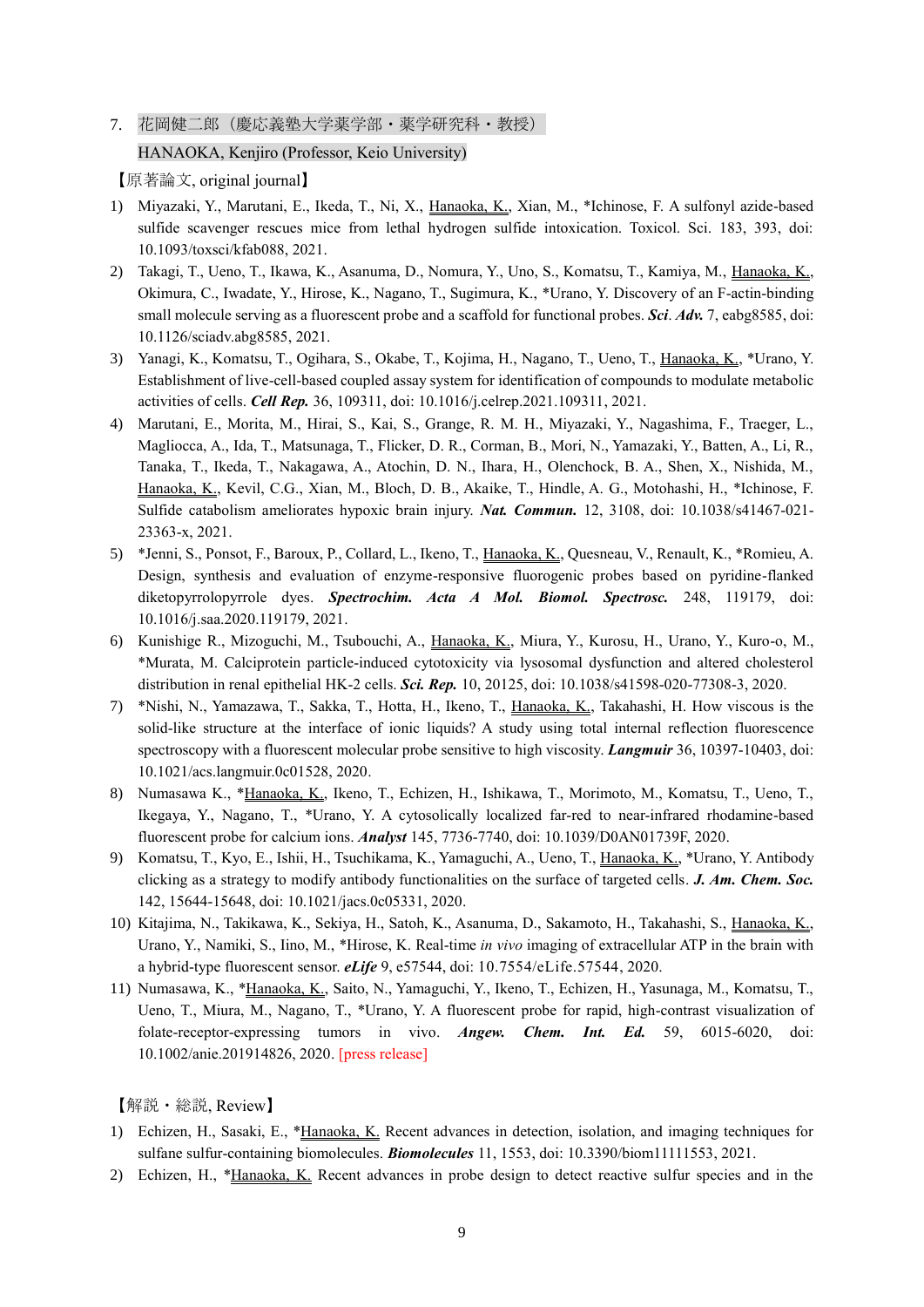chemical reactions employed for fluorescence switching. *J. Clin. Biochem. Nutr.* 68, 9, doi: 10.3164/jcbn.20- 18, 2021.

- 3) 佐々木栄太, \*花岡健二郎. 超硫黄分子を検出するための蛍光プローブ開発. 生化学 93,604, doi: 10.14952/SEIKAGAKU.2021.930604, 2021.
- 4) Echizen, H., \*Hanaoka, K. Recent advances in probe design to detect reactive sulfur species and in the chemical reactions employed for fluorescence switching. *J. Clin. Biochem. Nutr.* 68, 9-17, doi: 10.3164/jcbn.20-18, 2020.

【著書】

- 1) Ikeno, T., Hanaoka, K., \*Urano, Y. Development of a small-molecule-based activatable photoacoustic probe. *Meth. Enzymol.* 657, 1, 10.1016/bs.mie.2021.06.041, 2021.
- 2) \*花岡健二郎. 新・講座 酸・塩基②: 生体内 pH 測定のための蛍光指示薬 ―蛍光プローブの開発 による pH のバイオイメージング―. 化学と教育, 日本化学会,68, pp306-309, 2020.

### 【招待講演・基調講演】

国際:

1) \*Hanaoka, K. Development of a series of pH ratiometric fluorescence probes and their application to endosomal pH measurements. (#82 Chemical strategies for probing cellular events with subcellular resolution), PACIFICHEM2021, Hawaii, USA, Dec. 2021. (招待講演)

国内:

- 1) \*花岡健二郎. 新規蛍光団の創製を基盤とした蛍光プローブの開発. 第42回 光化学若手の会, オ ンライン,6 月, 2021.(招待講演)
- 2) 花岡健二郎. 疾患組織を特異的に可視化する蛍光プローブの開発.文部科学省「基礎研究医養成活 性化プログラム」採択事業 「病理専門医資格を担保した基礎研究医育成」 自治医科大学 病理 学セミナー. オンライン, 2月, 2021. (招待講演)
- 3) 花岡健二郎. 活性硫黄種を検出する蛍光プローブの開発と産生酵素の阻害剤スクリーニングへの 応用. フォーラム 2020: 衛生薬学・環境トキシコロジー フォーラム II:新たな活性酸素シグナル による生体応答の制御. オンライン, 9 月, 2020.(招待講演)
- 4) 花岡健二郎. 活性硫黄分子の産生酵素に対する選択的阻害剤の開発.第 93 回日本生化学会大会 2S08e 「古くて新しいイオウとセレンの生化学:その多様な生理機能」.オンライン, 9 月, 2020.(招 待講演)
- 5) 花岡健二郎. 動物体内での pH 測定を目指した近赤外レシオ型蛍光プローブの開発.The 58th Annual Meeting of the Biophysical Society of Japan: 2S-7 免疫とがんにおけるシンギュラリティの検 出と新たなイメージング技術.オンライン, 9 月, 2020.(招待講演)
- 6) 花岡健二郎. ねじれ型分子内電荷移動(TICT)機構に基づく蛍光消光を利用した蛍光プローブの開 発.日本薬学会第 141 年会 [S40] 薬学における生命指向型化学(機能性分子を基軸とした生命現 象の可視化・解明). オンライン, 3 月, 2021.(招待講演)

【特許等の出願状況】

【報道記事】

- 1) 「東大、卵巣がんなどを短時間で高感度に検出できる蛍光試薬を開発」, 日本経済新聞, オンライン URL: https://www.nikkei.com/article/DGXLRSP527784\_Y0A120C2000000/
- 2) 「卵巣がんなどを短時間で高感度に検出できる蛍光試薬の開発~手術中に目では見分けにくいが んを蛍光検出する臨床医療への応用に期待~」, 東京大学 HP URL: https://www.u-tokyo.ac.jp/focus/ja/press/z0111\_00014.html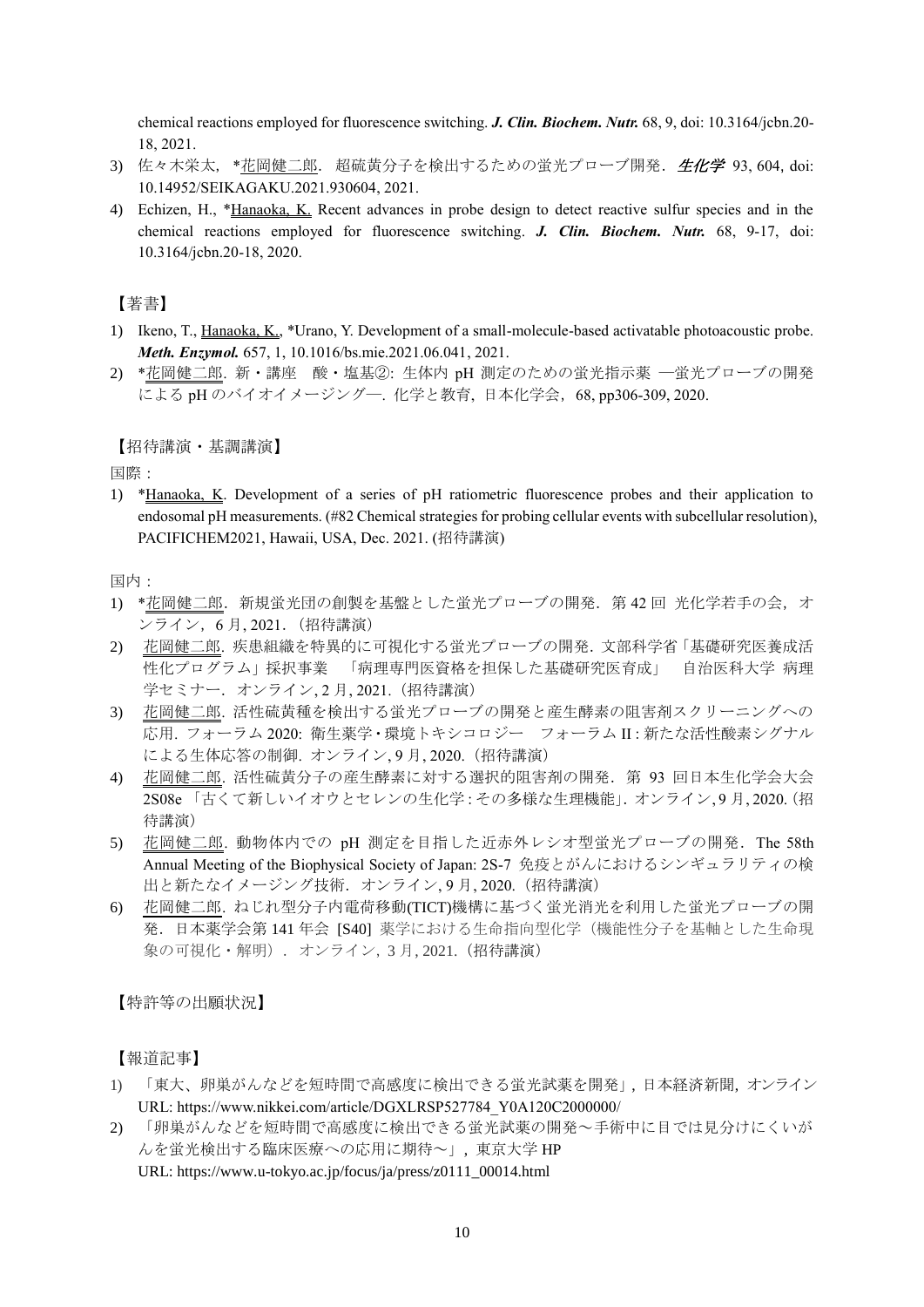【受賞・表彰等】

1) 花岡健二郎. 第3回島津奨励賞,「新規蛍光母核をもつ実用的バイオイメージングプローブの創製」, (公財) 島津科学技術振興財団, 2020 年 12 月.

【アウトリーチ活動】

8. 大神田淳子(信州大学学術研究院(農学系)・教授)

OHKANDA, Junko (Professor, Shinshu University)

【原著論文, original journal】

- 1) Nagaoka, Y., Parvatkar, P., Hirai, G., \*Ohkanda, J. Design, synthesis, and functional evaluation of triazinebased bivalent agents that simultaneously target the active site and hot spot of phosphatase Cdc25B. *Bioorg. Med. Chem. Lett.* 48, 128265, doi: 10.1016/j.bmcl.2021.128265. 2021.
- 2) Hosoya, Y., Nojo, W., Kii, I., Suzuki, T., Imanishi, M., \*Ohkanda, J. Identification of synthetic inhibitors for the DNA binding of intrinsically disordered circadian clock transcription factors*. Chem. Commun*. 56, 11203- 11206, doi: 10.1039/D0CC04861E, 2020. [Back Cover]

【解説・総説, Review】

- 1) Hosoya Y., \*Ohkanda J. Intrinsically disordered proteins as regulators of transient biological processes and as untapped drug targets. *Molecules* 26, 2118. doi.org/10.3390/molecules26082118. 2021.
- 2) \*Ohkanda, J. Fusicoccin: A chemical modulator for 14-3-3 proteins. *Chem. Lett*. 50, 57-67, doi: 10.1246cl.200670, 2021

# 【著書】

1) \*Ohkanda, J. "Chemical approach toward controlling of transient protein interactions" Middle Molecular Strategy, Fukase, K.; Doi, T. (Eds.), pp 77-96, Springer, Singapore, 2021.(2021 年 7 月発刊)

### 【招待講演・基調講演】

国際:

- 1) \*Ohkanda, J. Fusicoccin as a modulator for 14-3-3 proteins. Pacifichem 2021, Online, December, 2021. (招 待講演)
- 2) \*Ohkanda, J. Fusicoccin: A chemical modulator for 14-3-3 interactions. The 10th Annual Conference of the International Chemical Biology Society, Online, Nov. 2021. (招待講演)
- 3) Ohkanda, J. A rational approach for disrupting posttranslational lipid modification of K-Ras: The 18th Akabori Conference. オンライン開催, 3 月, 2021. (招待講演)

国内:

- 1) \*Ohkanda, J. Fusicoccin: A chemical modulator for 14-3-3. RIKEN CSRS Chemical Biology Luncheon Seminar • Online • November 16, 2021. (招待講演)
- 2) 大神田淳子. 天然変性たんぱく質の操作に向けた合成分子戦略. Visionary 農芸化学 100 シンポジウ ム「これからの天然物化学」. オンライン開催, 1 月, 2021. (招待講演)
- 3) 大神田淳子. アカデミアで取り組む薬剤の設計戦略. 日本ペインクリニック学会第 54 回学術集会. オンライン開催, 11 月, 2020. (招待講演)
- 4) 大神田淳子. 植物病原菌 2 次代謝産物による細胞の操作. 令和 2 年度 有機合成化学協会東海支部 若手研究者のためのセミナー. オンライン開催, 7 月, 2020. (招待講演)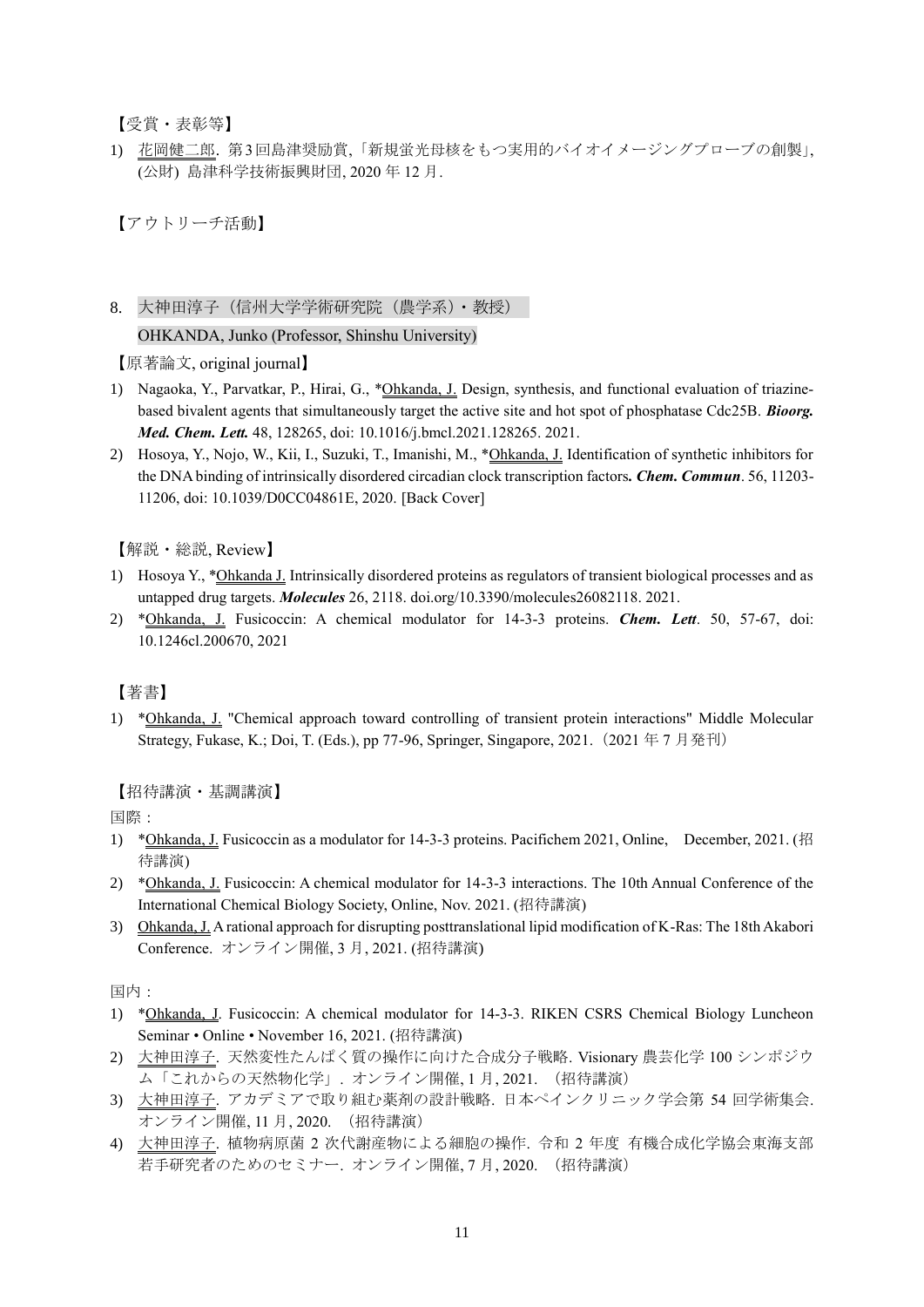【特許等の出願状況】

- 1) 大神田淳子, 春日重光, 入枝泰樹, 木下俊則, 桐山寛生. フシコクシンを含む植物生産増強剤. 国 立大学法人信州大学. 特願 L21026, 出願日:2022 年 2 月 26 出願予定, 国内優先権主張.
- 2) 大神田淳子, 春日重光, 入枝泰樹, 木下俊則. 植物病原真菌 2 次代謝産物を用いた植物成長調整 剤. 国立大学法人信州大学, 国立大学法人 東海国立大学機構 名古屋大学. 特願 2021-30759, 出 願日: 2021 年 2 月 26 日, 国内
- 3) 大神田淳子. ピペリジン化合物およびその用途. 国立大学法人信州大学. 特願 2020-135094, 出 願日: 2020 年 8 月 7 日

【報道記事】

- 1) 「特集連動◎KRAS を標的とした薬剤開発競争の幕開け 信州大 大神田氏、KRAS の脂質修飾を阻 害する中分子薬を開発中」, 日経バイオテク ONLINE URL: https://bio.nikkeibp.co.jp/atcl/news/p1/21/08/12/08480/
- 2) 「概日リズムを司る天然変性転写因子の阻害剤開発に成功」, Chem-Station スポットライトリサーチ URL: https://www.chem-station.com/blog/2020/11/cc.html
- 3) "Essential components of the human circadian clock inhibited by novel compound", 信州大学 HP URL: https://www.shinshu-u.ac.jp/english/topics/research/essential\_components.html

【受賞・表彰等】

1) 指導学生の受賞: 桐山寛生. 第 63 回天然有機化合物討論会奨励賞, 天然有機化合物討論会, 2021 年 11 月 5 日.

【アウトリーチ活動】

- 1) 2021 年 8 月 3 日オンライン開催された科学技術振興機構新技術説明会にて企業関係者(約 200 名) に対して「施設栽培に適した高汎用性の植物成長調節剤」についての紹介を行った。
- 2) 2021 年 8 月 23 日~9 月 17 日にオンラインにて開催したイノベーションジャパン 2021~大学見本市 Online にて、「植物毒素による農業生産の効率化と二酸化炭素の削減」についての紹介を行った。
- 3) 担当する大学院授業において長野県立伊那北高等学校理科教員の講習を受け入れた。
- 4) 長野県立伊那北高等学校の理数科生徒に信州大学農学部生命機能科学コース卒業研究発表会(機 密誓約書付き)を聴講させる仕組みを作った。
- 5) 高校生向けラボ紹介ビデオを作成し大学の公式 YouTube チャンネルにて公開した。
- 6) 研究室所属の 4 回生の卒業研究発表を、長野県立伊那北高等学校理数科 1,2 年生(教員を含めて 45 名)にオンラインで限定公開した。
- 9. 北将樹(名古屋大学大学院生命農学研究科・教授)

#### KITA, Masaki (Professor, Nagoya University)

- 1) \*Hanif, N., Iswantini, D., Hioki, Y., Murni, A., Kita, M., Tanaka, J. Flavokawains, plant-derived chalcones, inhibit differentiation of murine pre-adipocytes. *Chem. Lett.* 51, 54-57, doi: 10.1246/cl.210615, 2022.
- 2) Utomo, D. H., Fujieda, A., Tanaka, K., Takahashi, M., Futaki, K., Tanabe, K., Kigoshi, H., \*Kita, M. The C29–C34 parts of antitumor macrolide aplyronine A serve as versatile actin-affinity tags. *Chem. Commun.*  57, 10540-10543, doi: 10.1039/D1CC04259A, 2021.
- 3) Hattori, H., Mori, T., Shibata, T., Kita, M., \*Mitsunaga, T. 6-Paradol acts as a potential anti-obesity vanilloid from Grains of Paradise. *Mol. Nutr. Food Res.* 65, 2100185, doi: 10.1002/mnfr.202100185, 2021.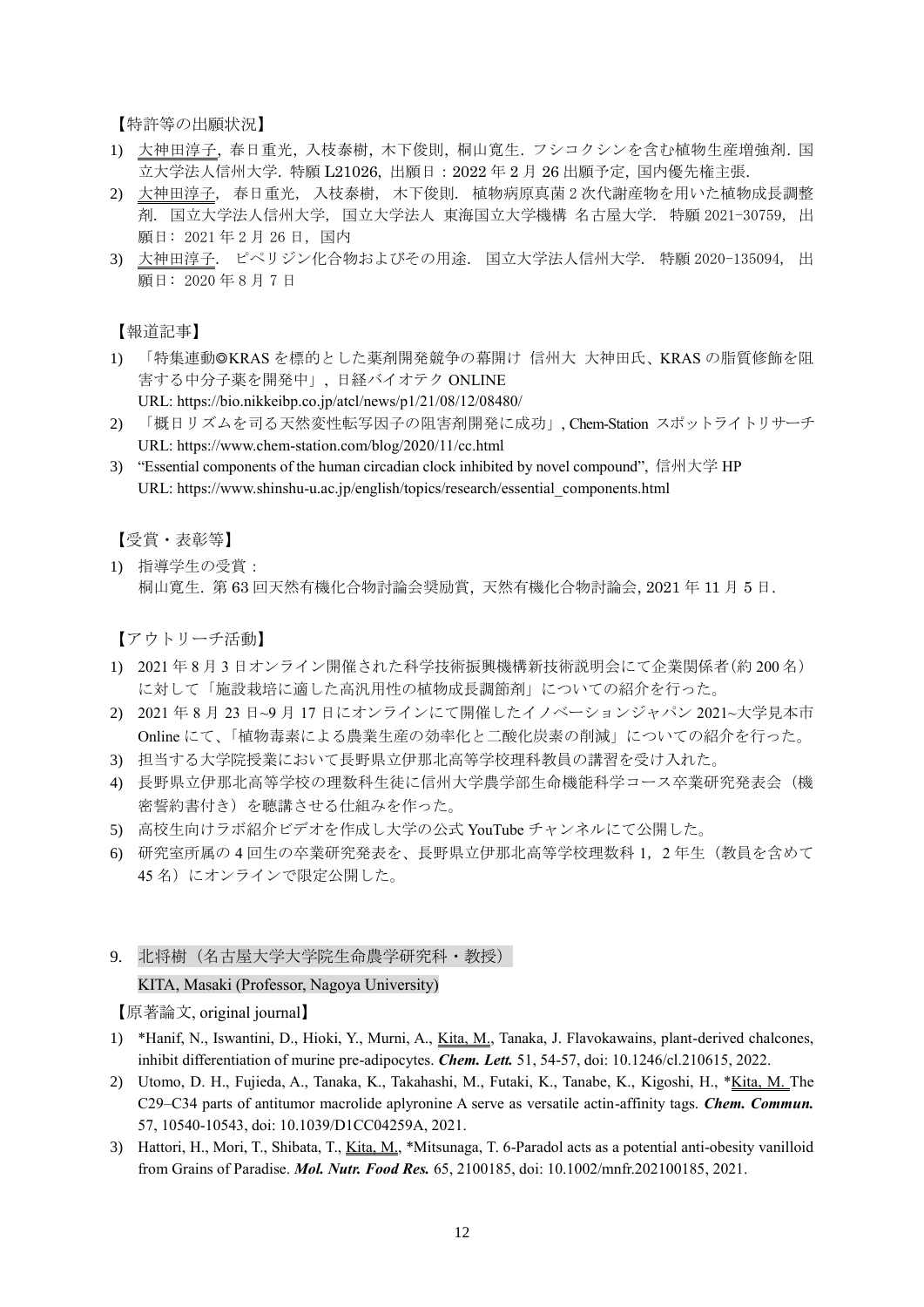- 4) Araki, Y., Hanaki, Y., Kita, M., Hayakawa, K., Irie, K., Nokura, Y., Nakazaki, A., \*Nishikawa, T. Total synthesis and biological evaluation of oscillatoxin D, E, and F. *Biosci. Biotech. Biochem.* 85, 1371-1382, doi: 10.1093/bbb/zbab042, 2021.
- 5) Zhang, M., Sunaba, T., Sun, Y., Shibata, T., Sasaki, K., Isoda, H., \*Kigoshi, H., \*Kita, M. Acyl-CoA dehydrogenase long chain (ACADL) is a target protein of stylissatin A, an anti-inflammatory cyclic heptapeptide. *J. Antibiot.* 73, 589-592, doi: 10.1038/s41429-020-0322-5, 2020.
- 6) Hirukawa, M., Zhang, M., Echenique–Diaz, L. M., Mizota, K., Ohdachi, S. D., Begué–Quiala, G., Delgado– Labañino, J. L., Gámez–Díez, J., Alvarez–Lemus, J., Galano Machado L., Suárez Núñez, M., Shibata, T., Kigoshi, H., \*Kita, M. Isolation and structure-activity relationship studies of jacaranones: anti-inflammatory quinoids from the Cuban endemic plant *Jacaranda arborea* (Bignoniaceae). *Tetrahedron Lett.* 61, 152005, doi: 10.1016/j.tetlet.2020.152005, 2020.
- 7) Arai, A., Watanabe, R., Hattori, A., Iio, K., Hu, Y., Yoneda, K., Kigoshi, H., \*Kita, M. *N*,*N*-Dimethylaminopyrene as a fluorescent affinity mass tag for ligand-binding mode analysis. *Sci. Rep. 10*, 7311, doi: 10.1038/s41598-020-64321-9, 2020.

【解説・総説, Review】

【著書】

1) \*M. Kita and \*H. Kigoshi. Discovery and use of natural products and derivatives as chemical probes. in **The Discovery and Utility of Chemical Probes in Target Discovery,** Eds. P. Brennan & S. V. Rodriguez (The Royal Society of Chemistry), pp. 124-149, 2020.

【招待講演・基調講演】

国際:

- 1) \*Kita, M., D. H. Utomo, M. Morita, and H. Kigoshi: Chemical Biology and Ecology Studies on Aplyronine A, A PPI-inducing Antitumor Macrolide from Sea Hare. (Session #84) PACIFICHEM2021, Hawaii, USA, Dec. 2021. (招待講演)
- 2) \*Kita, M. Marine Natural Product Prospect for Human Health. The 5th International Conference of Medical and Health Sciences (ICMHS5), Universitas Muhammadiyah Yogyakarta, Aug. 2021. (基調講演)
- 3) \*Kita, M. Natural Product Prospect for Human Health. 79th Airlangga Webinar Conference Series, Airlangga University, Indonesia, July 2021. (基調講演)

国内:

- 1) \*Kita, M. Target identification and binding mode analysis of bioactive natural products. A3 フォーサイト事 業取りまとめシンポジウム, TKP ガーデンシティ仙台, 2021 年11月 (招待講演)
- 2) 北将樹, 矢野佑介, 鈴木麻佑子, 森田真布, 大舘智志.食虫性哺乳類における化学コミュニケーショ ン. 日本化学会第101春季年会·中長期シンポジウム. オンライン, 3月, 2021. (招待講演)
- 3) 北将樹. タンパク質間相互作用を制御する海洋天然物. 信州大学農学部第 9 回ケミカルバイオロジ ーセミナー.オンライン, 12 月, 2020.(招待講演)
- 4) 北将樹. タンパク質間相互作用を制御する海洋天然物. 第 27 回細胞生理学セミナー・GTR セミナ ー. オンライン, 11 月, 2020.(招待講演)

【特許等の出願状況】

【報道記事】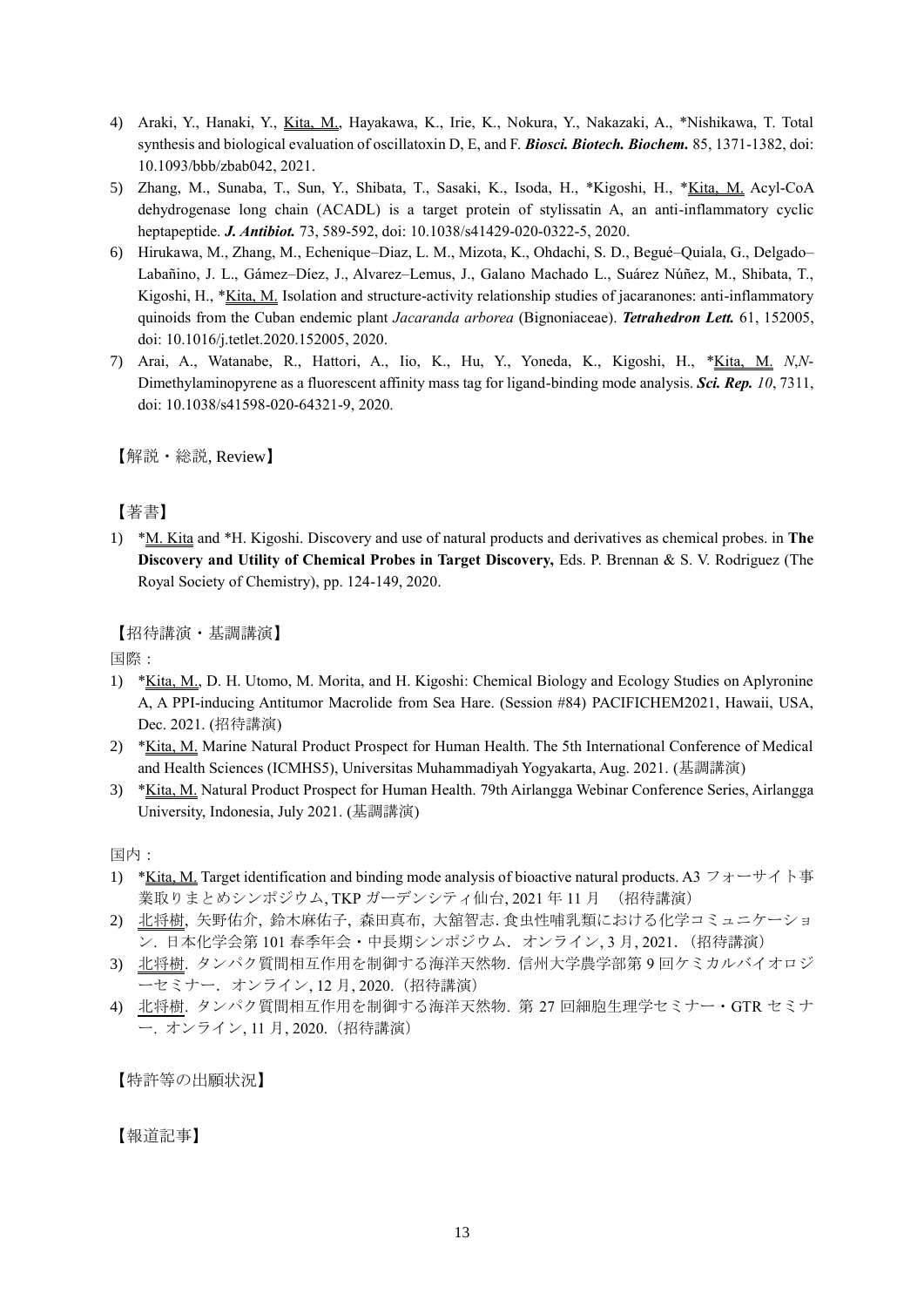【受賞・表彰等】

【アウトリーチ活動】

- 1) 県立時習館高等学校の高校生(約 40 名)に対して名古屋大学農学部および天然物ケミカルバイオ ロジーに関する出前講義(豊橋、2020年12月3日)を行い、関連領域の紹介を行った。
- 2) 県立岐阜北高校の高校生(約50名)に対して名古屋大学農学部および天然物ケミカルバイオロジ ーに関する出前講義(オンライン、2020年9月15日)を行い、関連領域の紹介を行った。

10. 中崎敦夫(岩手大学理工学部・教授)

### NAKAZAKI, Atsuo (Professor, Iwate University)

【原著論文, original journal】

- 1) Hirata, Y., Nakazaki, A., \*Nishikawa, T. Synthesis of the eight-membered carbocycle of brachialactone by intramolecular Mizoroki-Heck reaction. *Tetrahedron Lett.* 90, 153608. do[i: 10.1016/j.tetlet.2021.153608,](https://doi.org/10.1016/j.tetlet.2021.153608) 2022.
- 2) Watanabe, S., Nishikawa, T., \*Nakazaki, A. Total Synthesis of the Cardiotonic Steroid (+)-Cannogenol. *J. Org. Chem.,* 86*,* 3605-3614, doi: 10.1021/acs.joc.0c02966, 2021.
- 3) Araki, Y., Nakazaki, A., \*Nishikawa, T. Biomimetic Synthesis of the CDE Ring Moiety of Physalins, Complex 13,14-Secosteroids. *Org. Lett.*, 23, 989-994, doi: 10.1021/acs.orglett.0c04198, 2020.
- 4) Jiang, Y., Ozaki, T., Harada, M., Miyasaka, T., Sato, H., Miyamoto, K., Kanazawa, J., Liu, C., Maruyama, J., Adachi, M., Nakazaki, A.; Nishikawa, T., Uchiyama, M., \*Minami, A., \*Oikawa, H. Biosynthesis of Indole Diterpene Lolitrems: Radical-Induced Cyclization of an Epoxyalcohol Affording a Characteristic Lolitremane Skeleton. *Angew. Chem. Int. Ed.*, *59*, 17996-18002, doi: 10.1002/anie.202007280, 2020.
- 5) Nakane, Y., Nakazaki, A., \*Nishikawa, T. Studies toward the synthesis of chartelline C. *J. Org. Chem.*, *85*, 7534-7542, doi: 10.1021/acs.joc.0c00643, 2020.
- 6) Sasatsuki, H.; Nakazaki, A.; Uchida, K.; \*Shibata, T. Quantitative analysis of oxidized vitamin B1 metabolites generated by hypochlorous acid. *Free Radic. Biol. Med.,* 152, 197-206, doi: 10.1016/j.freeradbiomed.2020.03.010, 2020.
- 7) Niki, M., Hirata, Y., Nakazaki, A., Wu, J., Kawagishi, H., \*Nishikawa, T. Biomimetic Synthesis of Chaxine and its Related Compounds. *J. Org. Chem., 85*, 4848-4860, doi: 10.1021/acs.joc.9b03482, 2020.

【解説・総説, Review】

【著書】

【招待講演・基調講演】

国内:

- 1) 中崎敦夫. Synthesis of oxy-functionalized steroids aiming at bioorganic studies. 令和 3 年度化学系学協会 東北大会. 2021.10.3.(招待講演)
- 2) 中崎敦夫. 機能解明や構造決定を指向した生物活性天然物の合成研究. 有機合成化学協会東北支部 岩手地区講演会「生体機能分子の有機合成」. 岩手, 9 月, 2020. (招待講演)

【特許等の出願状況】

【報道記事】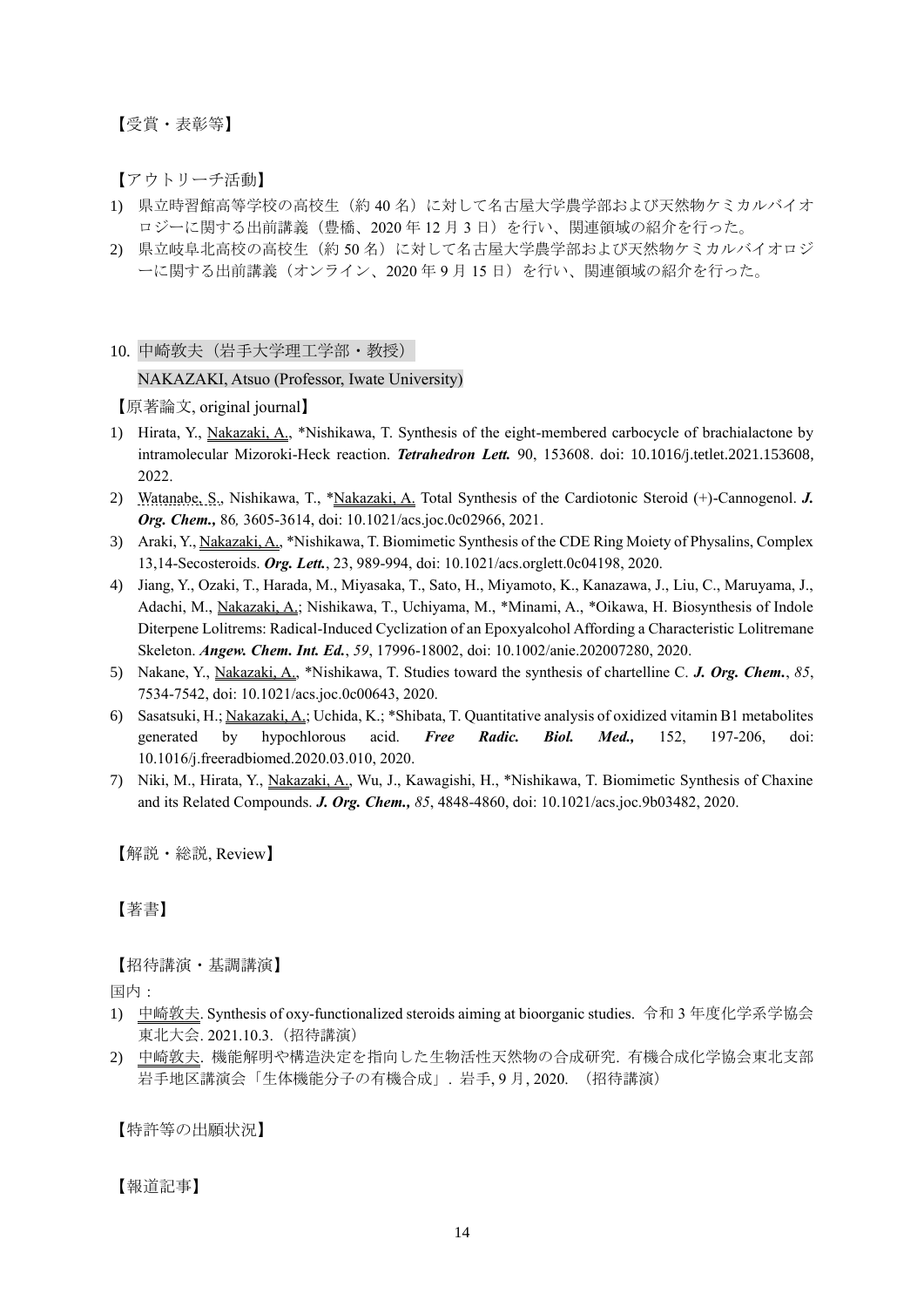【受賞・表彰等】

【アウトリーチ活動】

1) 岩手ネットワークシステム 第 25 回イブニングフォーラム (盛岡、2021年5月10日)にて、産 学官の研究者(25 名程度)に対し、有機合成化学を起点とする境界領域研究について紹介した。

### 11. 井貫晋輔(京都大学大学院薬学研究科・准教授)

INUKI, Shinsuke (Associate Professor, Kyoto University)

【原著論文, original journal】

- 1) \*Inuki, S.; Tabuchi, H.; Matsuzaki, C.; Yonejima, Y.; Hisa, K.; Kimura, I.; Yamamoto, K.; \*Ohno, H. Chemical Synthesis and Evaluation of Exopolysaccharide Fragments Produced by *Leuconostoc mesenteroides* strain NTM048. *Chem. Pharm. Bull.* 70, 155-161, doi.org/10.1248/cpb.c21-00919, 2022.
- 2) Matsuoka, T., Motozono, C., Hattori, A., Kakeya, H., Yamasaki, S., Oishi, S., \*Ohno, H., \*Inuki, S. The effects of 5‐OP‐RU stereochemistry on its stability and MAIT‐MR1 axis. *ChemBioChem* 22, 672-678, doi: 10.1002/cbic.202000466, 2021.
- 3) Takeuchi, H., \*Inuki, S., Nakagawa, K., Kawabe, T., Ichimura, A., Oishi, S., \*Ohno, H. Total Synthesis of Zephycarinatines via Photocatalytic Reductive Radical *ipso*-Cyclization. *Angew. Chem., Int. Ed.* 59, 21210- 21215, doi: 10.1002/anie.202009399, 2020.
- 4) Inuki, S., Hirata, N., Kashiwabara, E., Kishi, J., Aiba, T., Teratani, T., Nakamura, W., Kojima, Y., Maruyama, T., Kanai, T., \*Fujimoto, Y. Polar Functional Group-Containing Glycolipid CD1d Ligands Modulate Cytokine-Biasing Responses and Prevent Experimental Colitis. *Sci. Rep.* 10, 15766, doi: 10.1038/s41598- 020-72280-4, 2020.
- 5) Yamaguchi, A., \*Inuki, S., Ohta, K., Oishi, S., Asai, A., \*Ohno, H. Identification of a Novel Indoleamine 2,3- Dioxygenase Inhibitor Bearing an Eight-Membered Ring Fused Indole Scaffold and its Structure Activity Relationship. *Heterocycles* in press, doi: 10.3987/com-20-s(k)17, 2021.
- 6) Matsuoka, T., \*Inuki, S., Miyagawa, T., Oishi, S., \*Ohno, H. Total Synthesis of (+)-Polyoxamic Acid via Visible-Light-Mediated Photocatalytic β-Scission and 1,5-Hydrogen Atom Transfer of Glucose Derivative. *J. Org. Chem.* 85, 8271-8278, doi: 10.1021/acs.joc.0c00910, 2020.

【解説・総説, Review】

- 1) \*Inuki, S.; Ohno, H. Total Syntheses of Myriocin, Mycestericins and Sphingofungin E: Sphingosine Analogues Containing a β, β'-Dihydroxy α-Amino Acid Framework. *Chem. Lett.* 50, 1313-1324, doi: 10.1246/cl.210133, 2021.
- 2) \*Ohno, H., Inuki, S. Nonbiomimetic Total Synthesis of Indole Alkaloids Using Alkyne-Based Strategies. *Org. Biomol. Chem.* 19, 3551-3568, doi: 10.1039/D0OB02577A, 2021.
- 3) 井貫晋輔, 藤本ゆかり. 有機合成化学研究からのワクチン、アジュバント設計―ワクチンアジュバ ント開発における有機合成化学の貢献と新たな取り組み、*医学のあゆみ* 279,976-981,2021.

【著書】

【招待講演・基調講演】

国内:

- 1) 井貫晋輔. Innate-like T cell の機能制御を目指したリガンド創製研究. 第 94 回日本生化学会大会. オ ンライン, 11 月, 2021.(招待講演)
- 2) Shinsuke Inuki. Structure-activity relationship study of microbial-derived MAIT cell modulators. The Fourth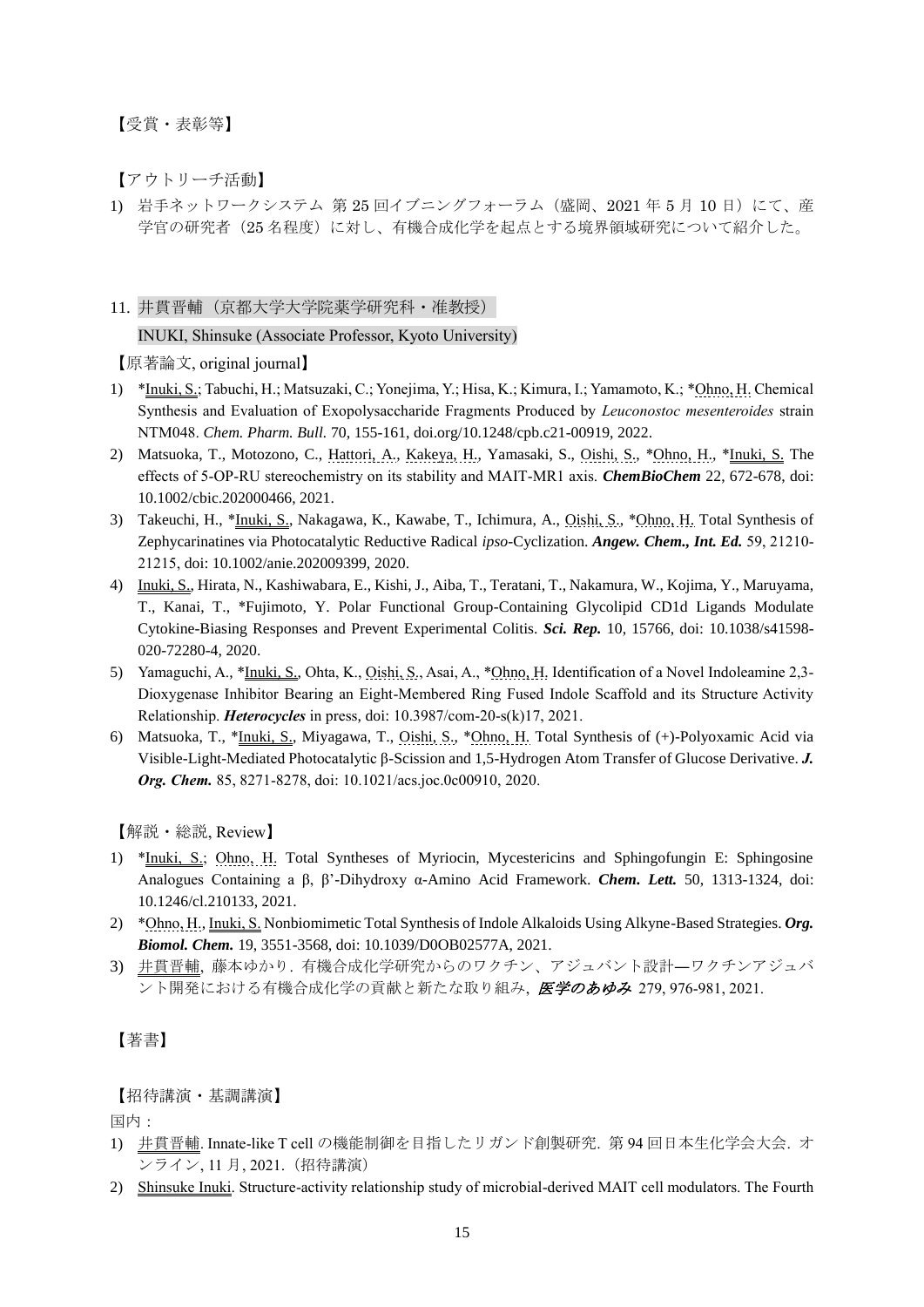A3 Young Scientist Meeting. オンライン, 2月, 2021. (招待講演)

3) 井貫晋輔. Innate-like T cell を制御する機能性分子の創製研究. 京都大学学際融合教育推進センタ ー・生理化学研究ユニット第 10 回公開シンポジウム. 京都, 12 月, 2020.(招待講演)

【特許等の出願状況】

【報道記事】

【受賞・表彰等】

【アウトリーチ活動】

# 12. 下山敦史(大阪大学大学院理学研究科・助教)

### SHIMOYAMA, Atsushi (Assistant Professor, Osaka University)

- 1) Manabe, Y., Matsumoto, T., Ikinaga, Y., Tsutsui, Y., Sasaya, S., Kadonaga, Y., \*Konishi, A., \*Yasuda, M., Uto, T., Dai, C., Yano, K., Shimoyama, A., Matsuda, A., \*Fukase, K., Revisiting Glycosylations Using Glycosyl Fluoride by BF3∙Et2O: Activation of Disarmed Glycosyl Fluorides with High Catalytic Turnover. *Org. Lett.* 24, 6-10, doi: 10.1021/acs.orglett.1c03233, 2022.
- 2) Guo, D., Singh, H., Shimoyama, A., Rowe, S., Guffick, C., Noel, T., Fukase, K., Spring, D., \*van Veen, H.W., Energetics of lipid transport by the ABC transporter MsbA is lipid dependent, *Commun. Biol.* 4, 1379. doi: 10.1038/s42003-021-02902-8, 2021.
- 3) Liu, Z., Hosomi, K., Shimoyama, A., Yoshii, K., Sun, X., Lan, H., Wang, Y., Yamaura, H., Kenneth, D., Saika, A., Nagatake, T., Kiyono, H., Fukase, K., \*Kunisawa, J., Chemically Synthesized Alcaligenes Lipid A as an Adjuvant to Augment Immune Responses to Haemophilus Influenzae Type B Conjugate Vaccine, *Front. Pharmacol.* 12, 763657. doi: 10.3389/fphar.2021.763657, 2021.
- 4) \*Kato, H., Huang, X., Kadonaga, Y., Katayama, D., Ooe, K., Shimoyama, A., Kabayama, K., Toyoshima, A., Shinohara, A., Hatazawa, J., Fukase, K., Intratumoral administration of astatine-211-labeled gold nanoparticle for alpha therapy, *J. Nanobiotechnology* 19, 223. doi: 10.1186/s12951-021-00963-9, 2021.
- 5) Wang, Y., Hosomi, K., Shimoyama, A., Yoshii, K., Nagatake, T., Fujimoto, Y., Kiyono, H., Fukase, K., \*Kunisawa, J. Lipopolysaccharide derived from the lymphoid-resident commensal bacteria Alcaligenes faecalis functions as an effective nasal adjuvant to augment IgA antibody and Th17 cell responses, *Front. Immunol.* 12, 699349. doi: 10.3389/fimmu.2021.699349, 2021.
- 6) Shimoyama, A., Lorenzo, F.D., Yamaura, H., Mizote, K., Palmigiano, A., Pither, M.D., Speciale, I., Uto, T., Masui, S., Sturiale, L., Garozzo, D., Hosomi, K., Shibata, N., Kabayama, K., Fujimoto, Y., Silipo, A., Kunisawa, J., Kiyono, H., Molinaro, A., Fukase, K. Lipopolysaccharide from Gut-Associated Lymphoid Tissue-Resident *Alcaligenes faecalis*: Complete Structure Determination and Chemical Synthesis of its Lipid As. *Angew. Chem. Int. Ed.* 60(18), 10023-10031. doi: 10.1002/anie.202012374, 2021.
- 7) Kaneda-Nakashima, K., Zhang, Z., Manabe, Y., Shimoyama, A., Kabayama, K., Watabe, T., Kanai, Y., Ooe, K., Toyoshima, A., Shirakami, Y., Yoshimura, T., Fukuda, M., Hatazawa, J., Nakano, T., Fukase, K., Shinohara, A. α-emitting cancer therapy using 211At-AAMT targeting LAT1. *Cancer Sci.* 112, 1132-1140. doi: 10.1111/cas.14761, 2021.
- 8) Shimoyama, A., Lorenzo, F.D., Yamaura, H., Mizote, K., Palmigiano, A., Pither, M.D., Speciale, I., Uto, T., Masui, S., Sturiale, L., Garozzo, D., Hosomi, K., Shibata, N., Kabayama, K., Fujimoto, Y., Silipo, A., Kunisawa, J., Kiyono, H., Molinaro, A., Fukase, K. Lipopolysaccharide from Gut-Associated Lymphoid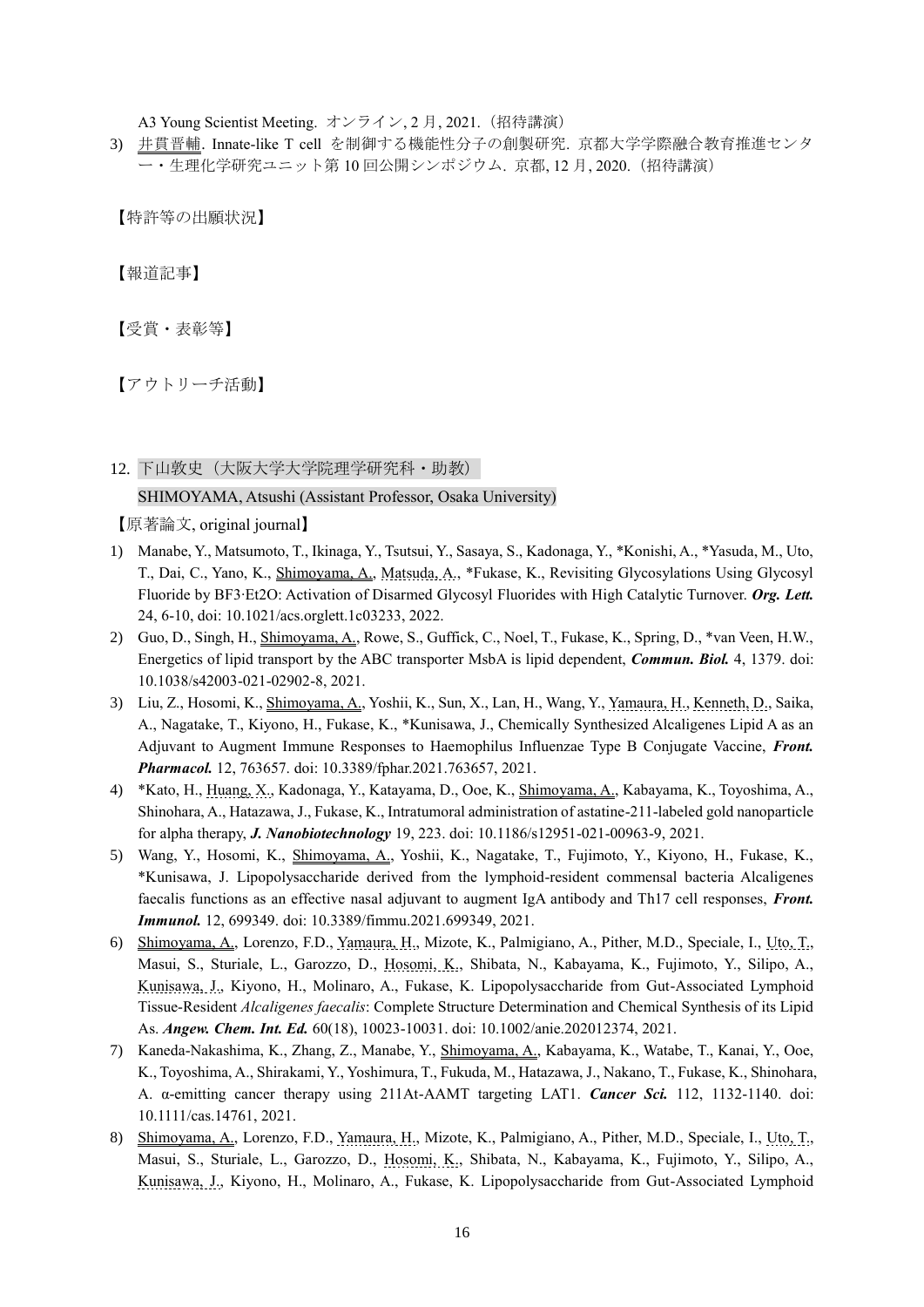Tissue-Resident *Alcaligenes faecalis*: Complete Structure Determination and Chemical Synthesis of its Lipid As. *Angew. Chem. Int. Ed.* in press, doi: 10.1002/anie.202012374, 2021.

- 9) Kaneda-Nakashima, K., Zhang, Z., Manabe, Y., Shimoyama, A., Kabayama, K., Watabe, T., Kanai, Y., Ooe, K., Toyoshima, A., Shirakami, Y., Yoshimura, T., Fukuda, M., Hatazawa, J., Nakano, T., Fukase, K., Shinohara, A. α-emitting cancer therapy using 211At-AAMT targeting LAT1. *Cancer Sci.* in press, doi: 10.1111/cas.14761, 2021.
- 10) Hosomi, K., Shibata, N., Shimoyama, A., Uto, T., Nagatake, T., Tojima, Y., Nishino, T., Takeyama, H., Fukase, K., Kiyono, H., Kunisawa, J. Lymphoid tissue–resident *Alcaligenes* establish an intracellular symbiotic environment by creating a unique energy shift in dendritic cells. *Front. Microbiol.* 11, 561005, doi: 10.3389/fmicb.2020.561005, 2020.
- 11) Yoshii, K., Hosomi, K., Shimoyama, A., Wang, Y., Yamaura, H., Nagatake, T., Suzuki, H., Lan, H., Kiyono, H., Fukase, K., Kunisawa, J. Chemically synthesized *Alcaligenes* lipid A shows a potent and safe nasal vaccine adjuvant activity for the induction of Streptococcus pneumoniae-specific IgA and Th17 mediated protective immunity. *Microorganisms* 8(8), 1102, doi: org/10.3390/microorganisms8081102, 2020.
- 12) Wang, Y., Hosomi, K., Shimoyama, A., Yoshii, K., Yamaura, H., Nagatake, T., Nishino, T., Kiyono, H., Fukase K., Kunisawa, J. Adjuvant activity of synthetic lipid A of *Alcaligenes*, a gut-associated lymphoid tissueresident commensal bacterium, to augment antigen-specific IgG and Th17 responses in systemic vaccine, *Vaccines* 20; 8(3): E395, doi: 10.3390/vaccines8030395, 2020.
- 13) Kanoh, H., Nitta, T., Go, S., Inamori, K-i., Veillon, L., Nihei, W., Fujii, M., Kabayama, K., Shimoyama, A., Fukase, K., Ohto, U., Shimizu, T., Watanabe, T., Shindo, H., Aoki, S., Sato, K., Nagasaki, M., Yatomi, Y., Komura, N., Ando, H., Ishida, H., Kiso, M., Natori, Y., Yoshimura, Y., Zonca, A., Cattaneo, A., Letizia, M., Ciampa, M., Mauri, L., Prinetti, A., Sonnino, S., Suzuki, A., and Inokuchi, J-i. Homeostatic and pathogenic roles of GM3 ganglioside molecular species in TLR4 signaling in obesity, *EMBO J.* e101732, doi: 10.15252/embj.2019101732, 2020.

【解説・総説, Review】

- 1) \*Shimoyama, A., \*Fukase, K., Lipid A-mediated Bacterial-host Chemical Ecology: Synthetic Research of Bacterial Lipid As and Their Development as Adjuvants, *Molecules* 26(20), 6294. doi: 10.3390/molecules26206294, 2021.
- 2) Manabe, Y., Shimoyama, A., Kabayama, K., Fukase, K. Middle Molecular and Conjugation Strategies for Development of Bioactive Middle Molecules, *J. Syn. Org. Chem. JPN.* 78 (5), 527-537, doi: 10.5059/yukigoseikyokaishi.78.527, 2020.

# 【著書】

- 1) 下山敦史,\*深瀬浩一. リピド A と免疫アジュバントへの展開, CSJ カレントレビュー39:生体分子 と疾患, 化学同人, Chapter 11, 106-114, 2021.(2021 年 8 月発刊)
- 2) \*深瀬浩一, 真鍋良幸, 下山敦史. フローマイクロ合成の最新動向, シーエムシー出版, 2021, Chapter 11, 113-121. (2021 年 8 月発刊)
- 3) Manabe, Y., Shimoyama, A., Kabayama, K., \*Fukase, K., Conjugation Strategies for Development of Bioactive Middle Molecules, Middle Molecular Strategy, K. Fukase (Editor), T. Doi (Editor), Springer, 2021, Chapter 1, 3-20. (2021 年 7 月発刊)
- 4) Shimoyama, A., Fukase, K. The Role of Toll-Like Receptor 4 in Infectious and Non Infectious Inflammation; Chemically Synthesized TLR4 Ligands, Their Immunological Functions, and Potential as Vaccine Adjuvant, *Progress in Inflammation Research*, Springer, 87, 1-19, 2020.

【招待講演・基調講演】

国際:

1) \*Shimoyama, A. Lipid A Mediated Bacterial-host Chemical Ecology: Synthetic Research of Lipid A and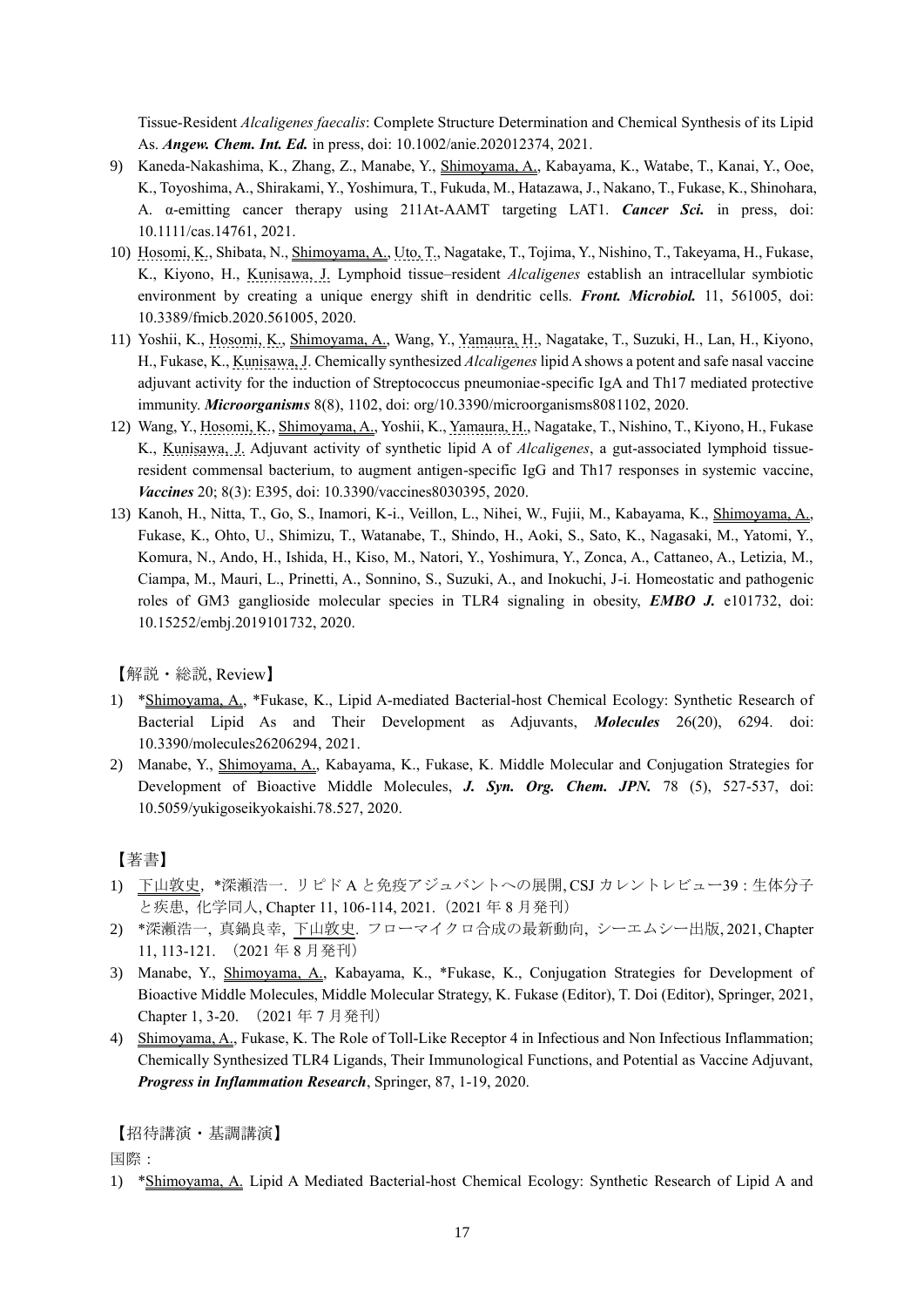Development as Adjuvants. Asian Carbohydrate Chemistry and Glycobiology Webinar, Online, Nov. 2021. (招 待講演)

国内:

1) \*下山敦史, リピド A の化学合成が拓く細菌-宿主間ケミカルエコロジー, 第 40 回日本糖質学会年 会, 鹿児島, 2021 年 10 月. (招待講演)

【特許等の出願状況】

- 1) 加藤弘樹, 深瀬浩一, 樺山一哉, 下山敦史, 角永悠一郎, 豊嶋厚史, 篠原厚, 金田安史, 西川智之. At-211 アスタチン標識金ナノ粒子の局所投与による悪性腫瘍増殖抑制. 国立大学法人大阪大学. 特願 2021-022612, 出願日:2021 年 2 月 16 日. 国内.
- 2) 加藤弘樹, 深瀬浩一, 樺山一哉, 下山敦史, 角永悠一郎, 豊嶋厚史, 篠原厚, 金田安史, 西川智之. 金ナノ粒子含有医薬. 国立大学法人大阪大学 特願 2020-86250. 出願日:2020 年 5 月 15 日. 国内.

【報道記事】

- 1) 「合成アルカリゲネス菌リピド A の優れたアジュバント活性を証明 ―有効性・安全性の高い次世 代ワクチンの開発に光―」, 大阪大学 HP, 2021/09/24. URL: https://www.sci.osaka-u.ac.jp/ja/topics/9600/
- 2) 「大阪大、アルファ線を放出するナノ粒子による安定・安全ながん治療薬」, 日経バイオテク, 2021/08/26.

URL: https://bio.nikkeibp.co.jp/atcl/release/21/08/26/11385/

3) 「アルファ線を放出するナノ粒子による安定・安全ながん治療薬~病巣に直接注入することで限 局的な超低被ばくの治療が可能に~」, 大阪大学 HP, 2021/08/25. URL: https://www.sci.osaka-u.ac.jp/ja/topics/9527/

【受賞・表彰等】

- 1) 下山 敦史. 日本糖質学会奨励賞, リピド A の化学合成が拓く細菌-宿主間ケミカルエコロジー, 日本糖質学会, 2021/10/28.
- 2) 研究協力者・宇戸智哉(下山グループ D3). Young Investigator award, Synthesis and function of gut-associated lymphoid-tissue-resident Alcaligenes faecalis lipooligosaccharide partial structure, 16th Meeting of the International Endotoxin and Innate Immunity Society (IEIIS-16), 2021/10/15
- 3) 研究協力者·山浦遼生 (下山グループ D1) 奨励賞·優秀賞, Chemical synthesis and immunological function of gut symbiotic bacterial lipid A and its analogs, 第 26 回日本エンドトキシン・自然免 疫研究会, 2021/10/14
- 4) 下山敦史. バイオ関連化学シンポジウム講演賞, 寄生・共生菌由来リポ多糖部分構造の化学合成と 免疫調節機能の解明, 日本化学会, 2020 年 9 月 8 日
- 5) 研究協力者・山中優介(下山グループ D3). 第 10 回 CSJ 化学フェスタ優秀ポスター発表賞, セ ルフアジュバンティングワクチンの創製を目指した高次機能化リピド A の開発, 日本化学会, 2020 年 11 月 27 日
- 6) 研究協力者・藤江駿成(下山グループ M1). 第 10 回 CSJ 化学フェスタ優秀ポスター発表賞, Campylobacter jejuni 由来リピド A の系統的合成と機能解析, 日本化学会, 2020 年 11 月 27 日

【アウトリーチ活動】

プレスリリース(報道記事の部分にも記載)

1) 「合成アルカリゲネス菌リピド A の優れたアジュバント活性を証明 ―有効性・安全性の高い次世 代ワクチンの開発に光―」, 大阪大学 HP, 2021/09/24.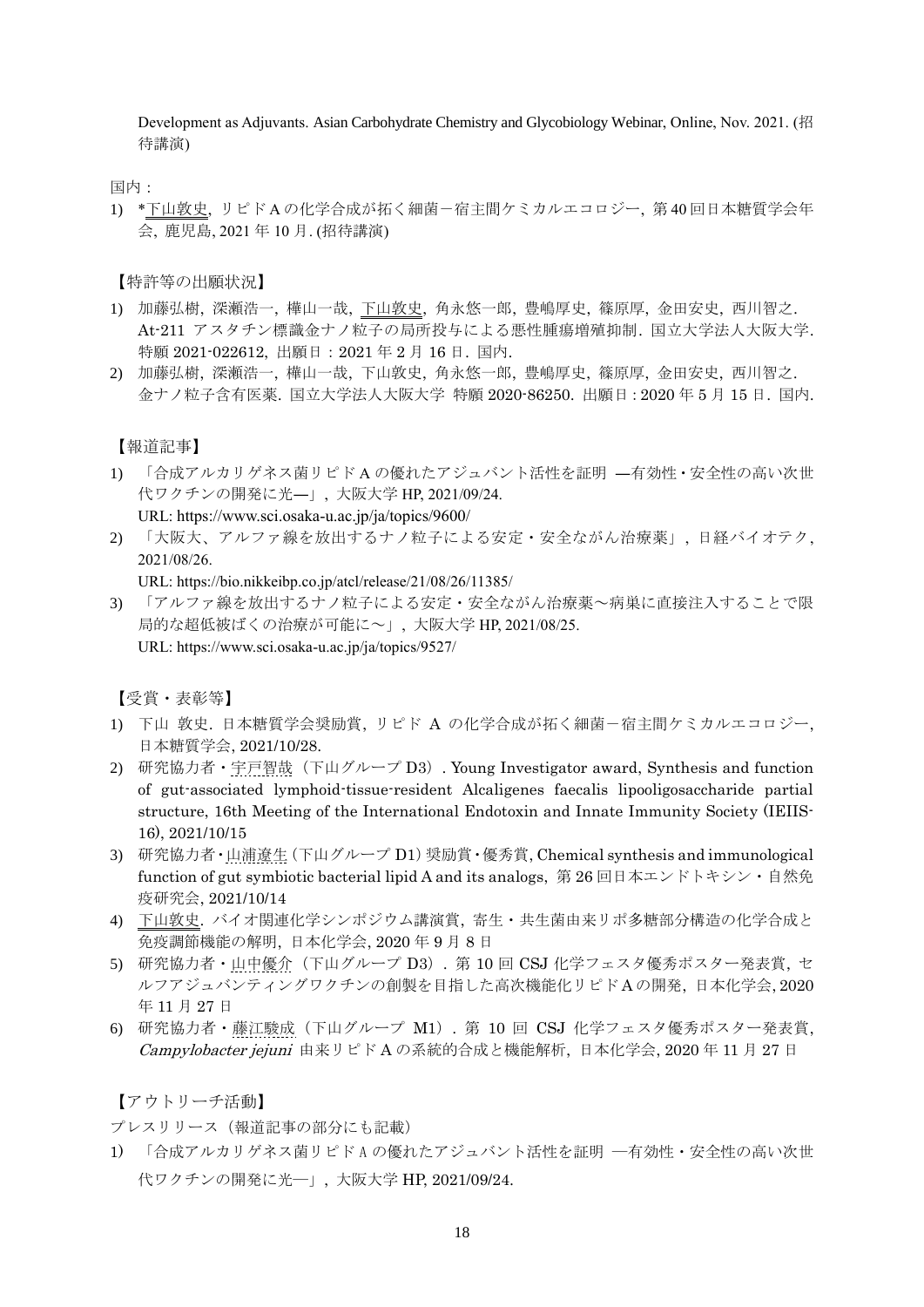URL: https://www.sci.osaka-u.ac.jp/ja/topics/9600/

2) 「アルファ線を放出するナノ粒子による安定・安全ながん治療薬~病巣に直接注入することで限 局的な超低被ばくの治療が可能に~」, 大阪大学 HP, 2021/08/25.

URL: https://www.sci.osaka-u.ac.jp/ja/topics/9527/

# 13. 山下敦子(岡山大学大学院医歯薬学総合研究科(薬学系)・教授)

### YAMASHITA, Atsuko (Professor, Okayama University)

【原著論文, original journal】

- 1) Hayashi, M., Kojima, K., \*Sudo, Y., \*Yamashita, A. An optogenetic assay method for electrogenic transporters using *Escherichia coli* co-expressing light-driven proton pump. *Prot. Sci.* 30, 2161-2169, 2021.
- 2) \*Yasui, N., Nakamura, K., Yamashita, A. A sweet protein monellin as a non-antibody scaffold for synthetic binding proteins. *J. Biochem.* in press, doi: 10.1093/jb/mvaa147.

【解説・総説, Review】

- 1) \*山下敦子. 味覚受容体の構造と働き. milsil 14, No. 6, 6-8, 2021.
- 2) \*山下敦子, 芦川雄二, 南後恵理子, 安井典久. 受容体タンパク質を用いた味覚感知初反応の解析と 応用. バイオサイエンスとインダストリー, 印刷中.
- 3) \*Yamashita, A. Current pivotal strategies leading a difficult target protein to a sample suitable for crystallographic analysis. *Biochem. Soc. Trans.* 48, 1661-1673, doi: 10.1042/BST20200106, 2020.

# 【著書】

- 1) 伊原誠, \*山下敦子. ポリアクリルアミドゲル電気泳動法を利用した膜タンパク質の性状解析, pp.67-74
- 2) \*山下敦子. 味覚受容体タンパク質を利用した味物質評価法開発の可能性, pp.476-483. 津本浩平・ 浜窪隆雄(監修). 膜タンパク質工学ハンドブック, (株)エヌ・ティー・エス, 2020.

### 【招待講演・基調講演】

国内:

- 1) 山下敦子. メダカ受容体構造に見る味覚受容体の呈味分子認識. 第 15 回食香粧研究会シンボジウ ム『食・香・粧~インナービューティ&アウタービューティの連携~』「食香粧における各種生体 反応とその展開とトピックス」. オンライン開催, 12 月, 2021.(基調講演)
- 2) 山下敦子. タイプ 1 型味覚受容体細胞外領域に対する 1 価カチオン結合の構造生物学・生物物理学 的解析. 日本味と匂学会第 55 回大会シンポジウム「食と生理学」. 福岡市, 9 月, 2021.(招待講演)
- 3) 山下敦子. 味覚受容体リガンド結合ドメイン−細胞外イオン相互作用の構造基盤. 第 93 回日本生化 学会大会シンポジウム「膜タンパク質の構造制御と機能制御」. オンライン, 9 月, 2020.(招待講 演)

【特許等の出願状況】

【報道記事】

【受賞・表彰等】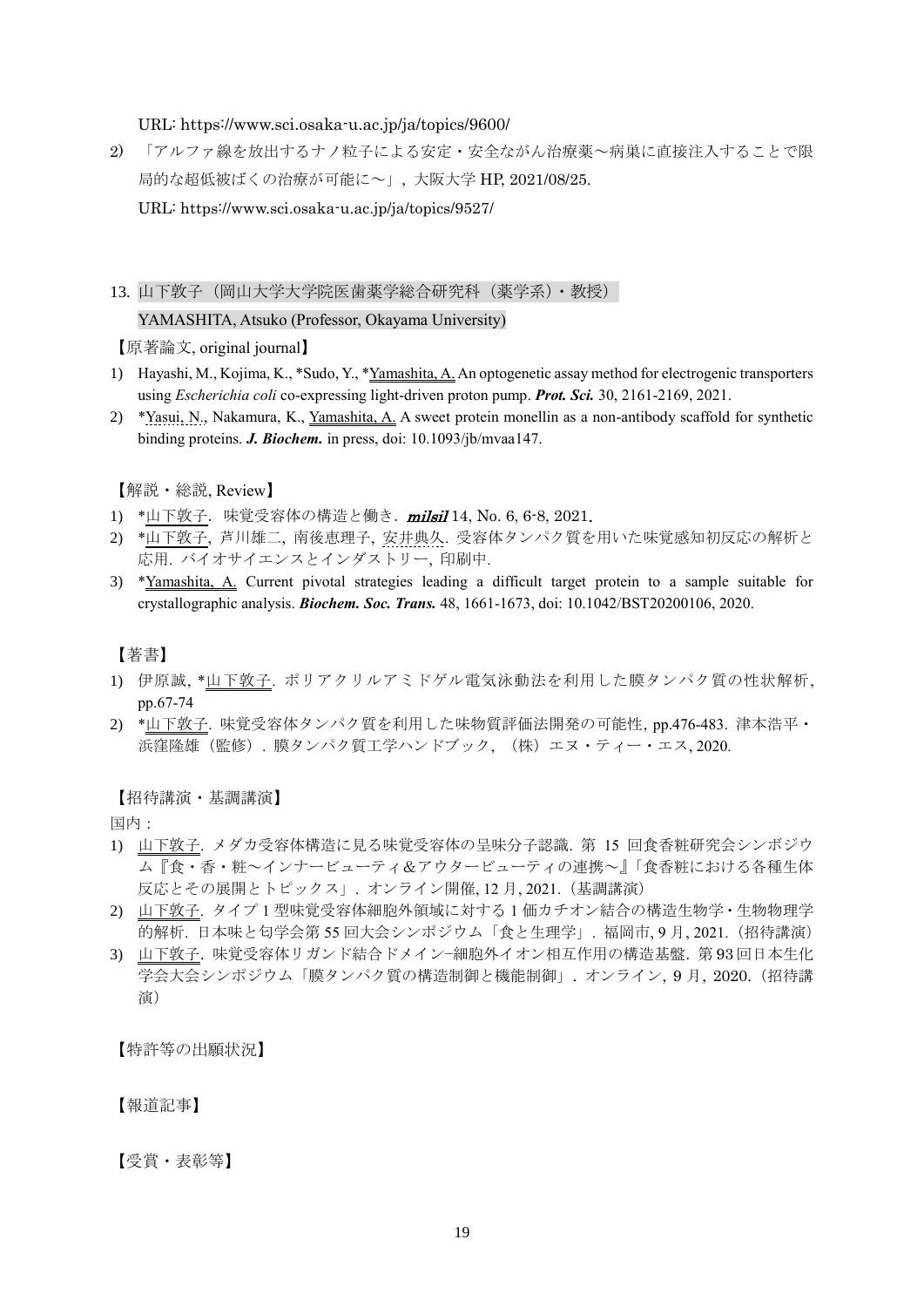【アウトリーチ活動】

- 1) 令和 3 年度岡山大学大学院医歯薬学総合研究科・大学院保健学研究科公開講座「岡山健康講座 2021– やさしい保健と健康の話–」(2021年9月)にて、一般市民の方(約100名)に対し、「食事を彩り 健康をまもる味覚のはなし」と題した講義を行い、関連領域の紹介を行った。(オンライン配信)
- 2) 第 26 回岡山大学薬学部公開講演会にて、高校生(155名)に対し、「分子・原子のレベルで調べる 味覚のしくみ」と題した講演を行い、関連領域の紹介を行った。(オンライン配信)
- 3) 岡山大学 2021 年度 Web オープンキャンパスにて、薬学部の研究教育講演として関連領域の紹介を 行った。(オンライン配信)
- 4) 岡山大学 2020 年度 Web オープンキャンパスにて、薬学部の研究教育講演として関連領域の紹介を 行った。(オンライン配信)

#### 14. 新藤充(九州大学先導物質化学研究所·教授)

### SHINDO, Mitsuru (Professor, Kyushu University)

- 1) \*Iwata, I., Kawano, R., Fukami, T., \*Shindo, M. Retro-Friedel–Crafts-type acidic ring-opening of triptycenes: A new synthetic approach to acenes. *Chem. Eur. J. in press. [Front Cover]* doi: 10.1002/chem.202104160 [プレスリリース申請予定]
- 2) Hirao-Suzuki, M., \*Takeda, S., Shindo M. Exposure to (-)-xanthatin during the haploid formation of mouse spermatocyte GC-2spd(ts) Cells, an *in vitro* male germ cell model, *BPB Reports***,** 4, 202, doi: 10.1248/bpbreports.4.6\_202, 2021.
- 3) \*Iwata, T., Kumagai, S., Yoshinaga, T., Hanada, M., Shiota, Y., Yoshizawa, K., \*Shindo, M. Quadruple role of Pd catalyst in domino reaction involving aryl to alkyl 1,5-Pd migration to access 1,9-bridged triptycenes, *Chem. Eur. J.* 27, 11548. doi: 10.1002/chem.202101728, 2021. *[Hot Paper, Cover Picture]*
- 4) Fujiwara, Y., Ito, T., Toiyama, A., Yamamoto, T., Yamazaki, N., Shindo, M., \*Shinohara, Y., Suramin inhibits mitochondrial ADP/ATP carrier, not only from the cytosolic side but also from the matrix side, of the mitochondrial inner membrane, *BPB Reports*, 4, 92 doi: 10.1248/bpbreports.4.3\_92, 2021.
- 5) \*Matsumoto, K., Toubaru, Y., Tachikawa, S., Miki, A., Sakai, K., Koroki, S., Hirokane, T., Shindo, M., Yoshida, M., Catalytic and aerobic oxidative biaryl coupling of anilines using a recyclable heterogeneous catalyst for synthesis of benzidines and bicarbazoles, *J. Org. Chem.* 85, 15154-15166. doi: 10.1021/acs.joc.0c02020, 2020.
- 6) Carbonnel, S., Torabi, S., Griesmann, M., Bleek, E., Tang, Y., Buchka, S., Basso, V., Shindo, M., Boyer, F.- D., L. Wang, T., Udvardi, M., Waters, M., \*Gutjahr, C. Lotus japonicus karrikin receptors display divergent ligand-binding specificities and organ-dependent redundancy, *PLOS Genetics,* 16 (12): e1009249, doi: 10.1371/journal.pgen.1009249, 2020.
- 7) \*Shindo, M., Makigawa, S., Kodama, K., Sugiyama, H., Matsumoto, K., Iwata, T., Wasano, N., Kano, A., Terao Morita, M., Fujii, Y. Design and chemical synthesis of root gravitropism inhibitors: Bridged analogues of ku-76 have more potent activity, *Phytochemistry* 179, 112508. doi: 10.1016/j.phytochem.2020.112508, 2020.
- 8) Iwata, T., Yoshinaga, T., \*Shindo, M. Flow synthesis of triptycene via triple cycloaddition of ynolate to benzyne, *Synlett*, 31, 1903-1906. doi: 10.1055/s-0040-1706417, 2002. [Editor's choice]
- 9) Sun, J., Iwata, T., \*Shindo, M. Synthesis of 9-hydroxytriptycenes bearing a functionalized substituent at the C-10 position through a triple cycloaddition reaction of ynolates derived from 2,6-di-*tert*-butylphenyl esters. *Chem. Lett.* 49, 1084-1087. doi: 10.1246/cl.200412, 2020.
- 10) \*Iwata, T., Hyodo, M., Fukami, T., Shiota, Y., Yoshizawa, K., \*Shindo, M. Anthranoxides as highly reactive arynophiles for synthesis of triptycenes. *Chem. Eur. J.* 26, 8506-8510, doi: 10.1002/chem.202002785, 2020. [Hot Paper, cover figure]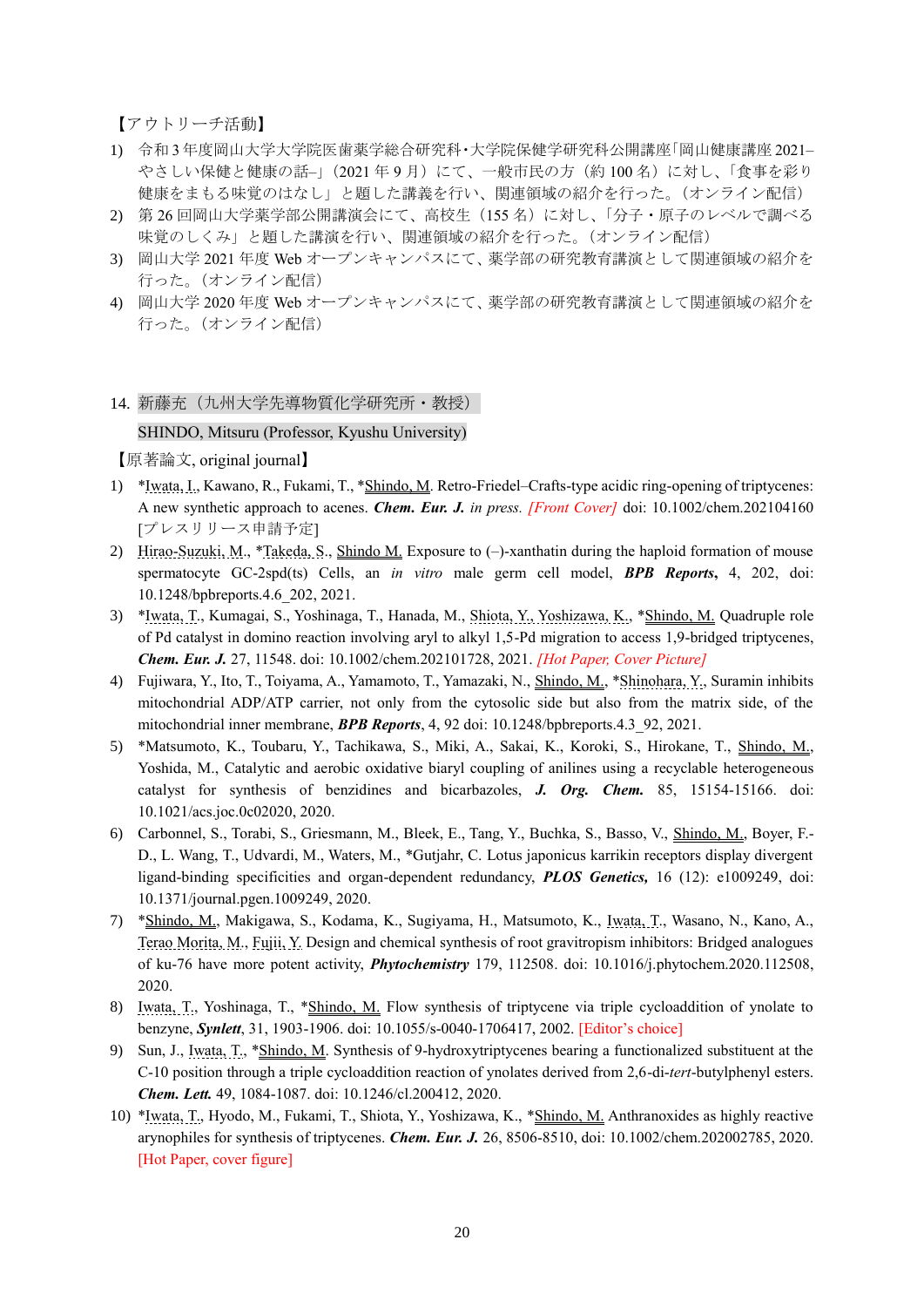【解説・総説, Review】

- 1) \*Shindo, M., Iwata, T., Cycloaddition initiated by ynolates: High-energy dianion equivalents as a molecular glue, *Synlett* in press, doi: 10.1055/s-0040-1719857
- 2) \*松本健司, 新藤充, 吉田昌裕, 不均一系触媒による酸素を用いた芳香環 C─H 結合の酸化的分子 変換法の開発, 有機合成化学協会誌, 79, 755, doi: 10.5059/yukigoseikyokaishi.79.755, 2021.
- 3) \*Iwata, T., \*Shindo, M. Synthesis of 1,8,13-substituted triptycenes, *Chem. Lett.* 50, 39-51, doi: 10.1246/cl.200600, 2021. (Highlight Review)

【著書】

1) 新藤 充(訳), Michael Cook, Philippa Cranwell 著. 演習で学ぶ有機化学 基礎の基礎, 化学同人, 2021/06/04 発刊、ISBN: 9784759820270

【招待講演·基調講演】

国際:

1) \*Shindo, M., Generation and reactions of lithium ynolates: Regioselective one-pot synthesis of triptycenes, (#257 Characterization, Function & Utility of Compounds Containing Alkali and Alkaline Earth Metals) PACIFICHEM2021, Hawaii, USA, 21. Dec. 2021 (招待講演)

国内:

- 1) 新藤充. 高エネルギー分子:イノラートによるトリプチセンの合成と展開, 岡山理科大学理学部オ ンライン講演会. 10 月, 2021. (招待講演)
- 2) 新藤充. 高エネルギー分子:イノラートによるトリプチセンの合成と展開, 東京工業大学大学院理 学院講演会. オンライン, 1 月, 2021. (招待講演)

【特許等の出願状況】

【報道記事】

【受賞・表彰等】

1) 新藤充. 長瀬研究振興賞, 「イプチセンで構成される半剛直カゴ分子の合成と機能」, 長瀬科学技 術振興財団, 2020.4.23

【アウトリーチ活動】

15. 高橋栄夫(横浜市立大学大学院生命医科学研究科・教授)

TAKAHASHI, Hideo (Professor, Yokohama City University)

【原著論文, original journal】

1) \*Hanzawa, H., Shimada, T., Takahashi, M., Takahashi, H. Revisiting biomolecular NMR spectroscopy for promoting small-molecule rug discovery. *J. Biomol. NMR.* 74, 501-508, doi: 10.1007/s10858-020-00314-0, 2020.

【解説・総説, Review】